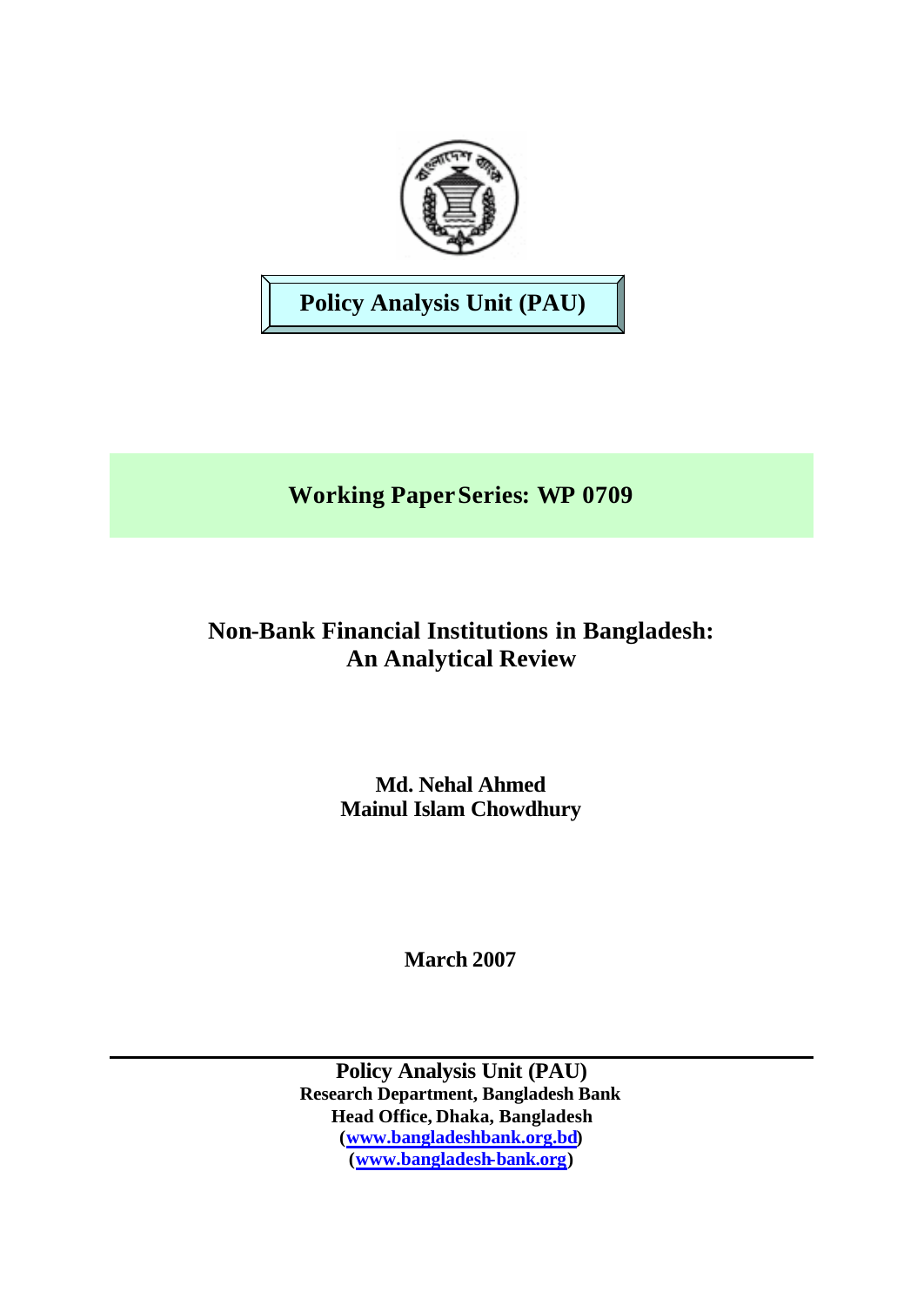

**Policy Analysis Unit\* (PAU)**

## **Working Paper Series: WP 0709**

# **Non-Bank Financial Institutions in Bangladesh: An Analytical Review**

**Md. Nehal Ahmed Mainul Islam Chowdhury**

> **Research Economist Policy Analysis Unit Research Department Bangladesh Bank**

> > **March 2007**

## **Copyright © 2007 by Bangladesh Bank**

*\* In an attempt to upgrade the capacity for research and policy analysis at Bangladesh Bank (BB), PAU prepares and publishes several Working Papers on macroeconomic research every quarter. These papers reflect research in progress, and as such comments are most welcome. It is anticipated that a majority of these papers will eventually be published in learned journals after the due review process. Neither the Board of Directors nor the management of BB or any agency of the Government of Bangladesh, however, necessarily endorses any or all of the views expressed in these Papers. The latter reflect views based on professional analysis carried out by the research staff of Bangladesh Bank, and hence the usual caveat as to the veracity of research reports applies.*

*[An electronic version of this paper is available at www.bangladeshbank.org.bd]*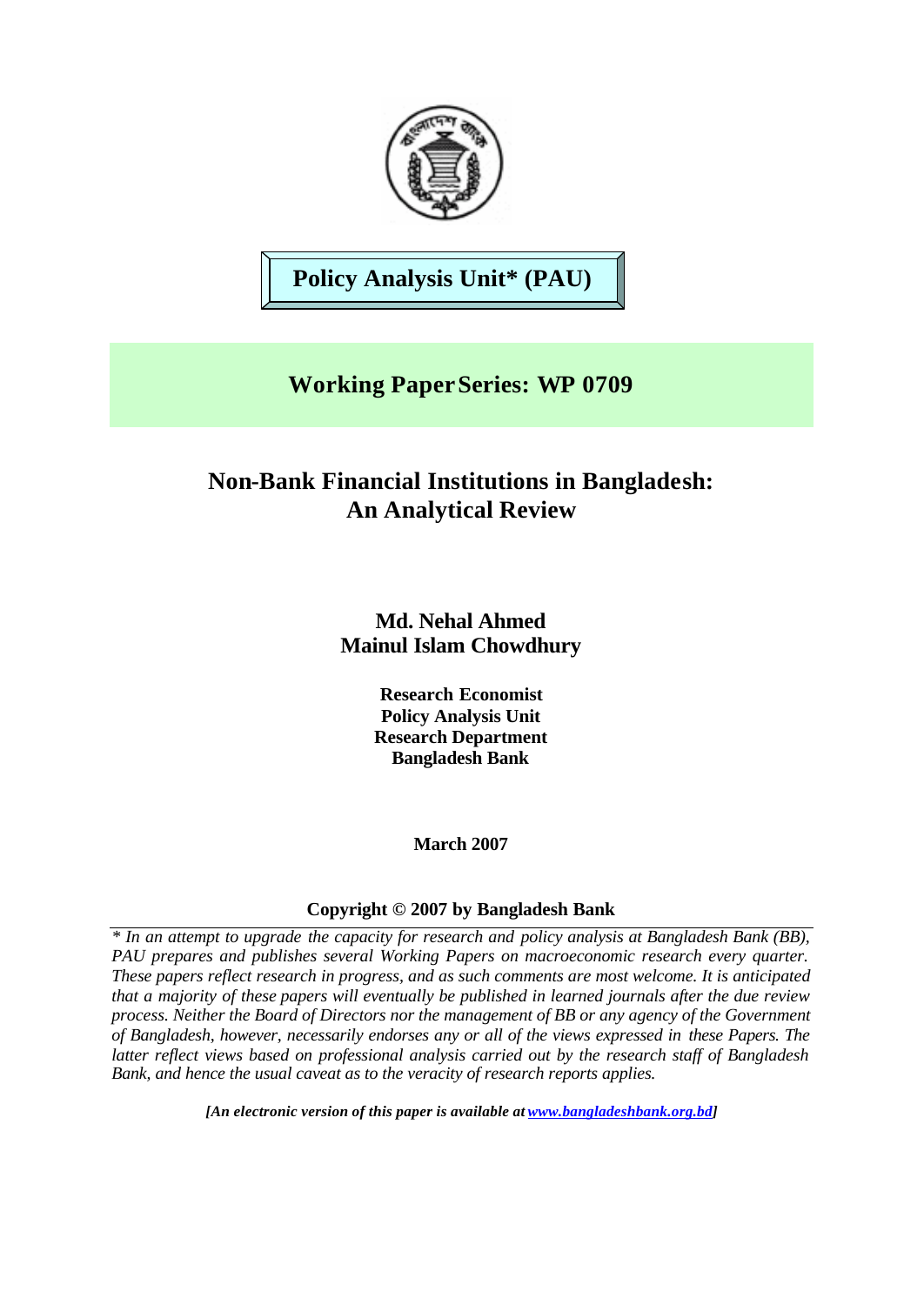## **Non-Bank Financial Institutions in Bangladesh: An Analytical Review**

**Md. Nehal Ahmed\* and Mainul Islam Chowdhury\***

#### **Abstract**

*Non-Bank Financial Institutions (NBFIs) in Bangladesh are gaining increased popularity in recent times. Though the major business of most NBFIs is leasing some are also diversifying into other lines of business like term lending, housing finance, merchant banking, equity financing and venture capital financing. The purpose of this paper is to highlight different features of NBFIs, their contribution to the overall economy and the product base of NBFIs. The paper also describes the performance of NBFIs as measured by different financial indicators, along with the effects of banks' entry into the non-bank financing area. Special emphasis has been given to identify the challenges faced by NBFIs in Bangladesh. And finally, development of NBFIs as well as their role in strengthening the financial system of Bangladesh has been discussed. It is found that despite several constraints, the industry as a whole is performing reasonably well. Given appropriate support, NBFIs will be able to play a more significant role in financial intermediation.*

Key Words: Banks, Non-Bank Financial Institutions, Financial Intermediation

JEL Classification: G21, G23, G29

l

<sup>∗</sup> Research Economist, Policy Analysis Unit (PAU), Research Department, Bangladesh Bank. The authors would like to thank Professor Syed M. Ahsan, World Bank Institute (WBI) Resident Economic Adviser at the Bangladesh Bank for his excellent guidance, valuable suggestions and helpful comments. The authors are also grateful to Mr. Md. Ghulam Murtaza, Former GM, Bangladesh Bank and Mr. Ariful Alam Chowdhury of IDLC for their constructive suggestions.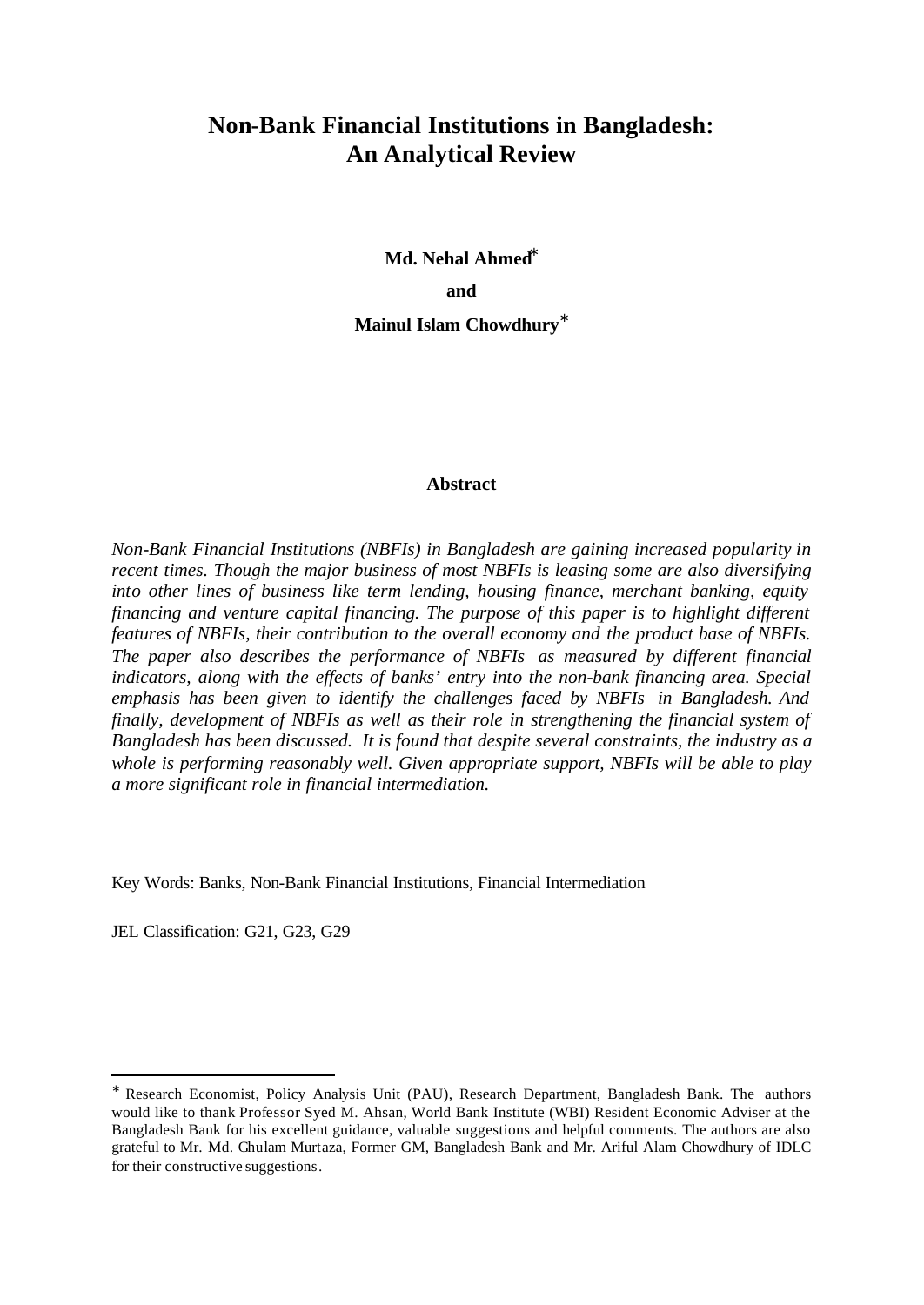#### **1. Introduction**

Non-Bank Financial Institutions (NBFIs) play a significant role in meeting the diverse financial needs of various sectors of an economy and thus contribute to the economic development of the country as well as to the deepening of the country's financial system. According to Goldsmith (1969), financial development in a country starts with the development of banking institutions. As the development process proceeds, NBFIs become prominent alongside the banking sector. Both can play significant roles in influencing and mobilizing savings for investment. Their involvement in the process generally makes them competitors as they try to cater to the same needs. However, they are also complementary to each other as each can develop its own niche, and thus may venture into an area where the other may not, which ultimately strengthens the financial mobility of both.

In relatively advanced economies there are different types of non-bank financial institutions namely insurance companies, finance companies, investment banks and those dealing with pension and mutual funds, though financial innovation is blurring the distinction between different institutions. In some countries financial institutions have adopted both banking and non-banking financial service packages to meet the changing requirements of the customers. In the Bangladesh context, NBFIs are those institutions that are licensed and controlled by the Financial Institutions Act of 1993 (FIA '93). NBFIs give loans and advances for industry, commerce, agriculture, housing and real estate, carry on underwriting or acquisition business or the investment and re-investment in shares, stocks, bonds, debentures or debenture stock or securities issued by the government or any local authority; carry on the business of hire purchase transactions including leasing of machinery or equipment, and use their capital to invest in companies.

The importance of NBFIs can be emphasized from the structure of the financial system. In the financial system of Bangladesh, commercial banks have emerged in a dominant role in mobilizing funds and using these resources for investment. Due to their structural limitations and rigidity of different regulations, banks could not expand their operations in all expected areas and were confined to a relatively limited sphere of financial services. Moreover, their efforts to meet long term financing with short term resources may result in asset-liability mismatch, which can create pressure on their financial base. They also could not broaden their operational horizon appreciably by offering new and innovative financial products. These drawbacks led to the emergence of NBFIs in Bangladesh for supporting industrialization and economic growth of the country.

The purpose of this paper is to highlight different features of NBFIs, their contribution to the overall economy and product base of NBFIs. The paper also describes the performance of NBFIs measured by different financial indicators, along with the effects of banks' entry into the non-bank financing area. Special emphasis has been given to identify the challenges faced by NBFIs in Bangladesh. Finally, development of NBFIs as well as their role in strengthening the financial system has been discussed. The analyses have been conducted on the basis of the secondary data obtained from different sources like NBFIs, Bangladesh Bank, Leasing Year Book etc.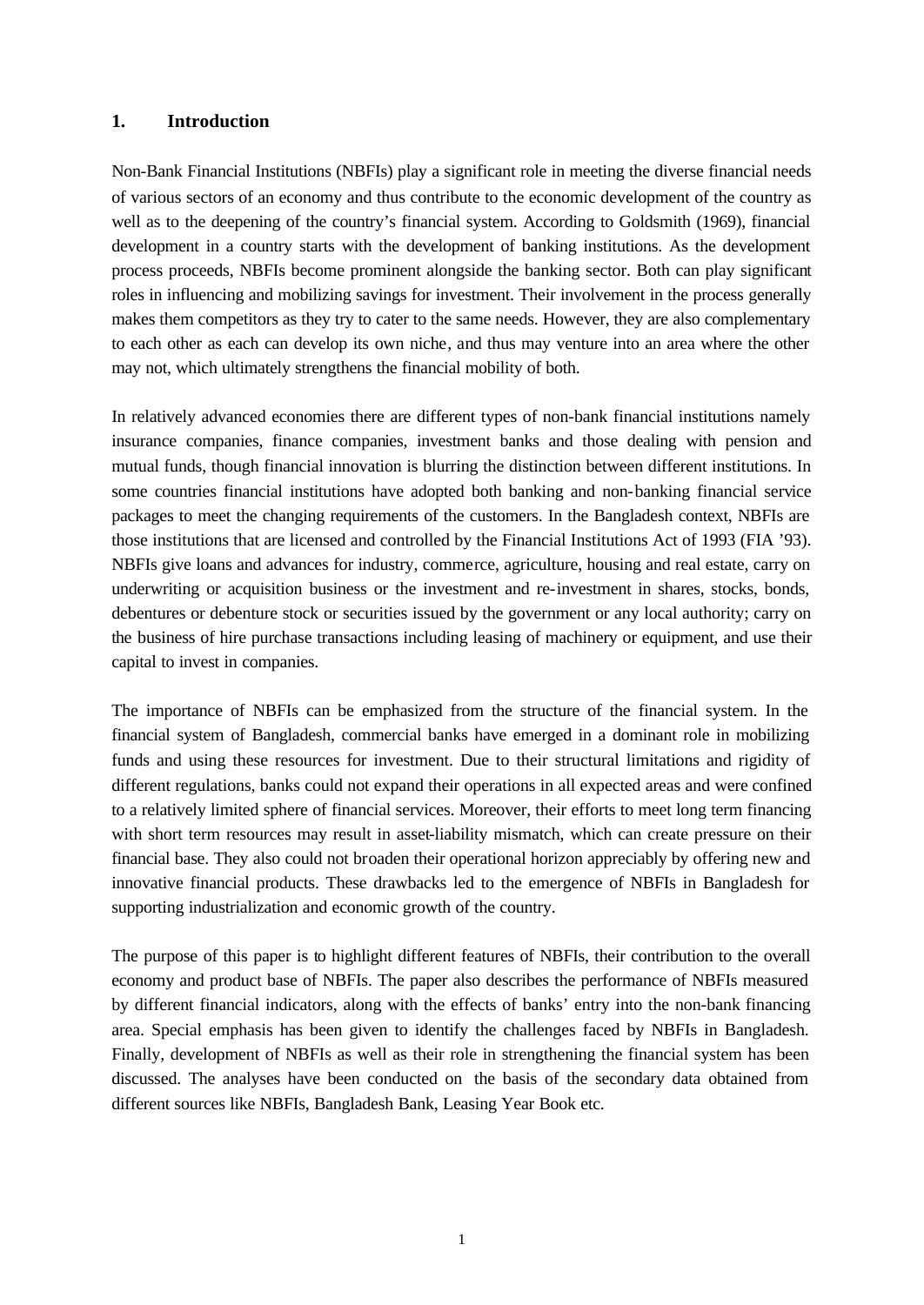#### **2. Emergence of Non-Bank Financial Institutions in Bangladesh**

Initially, NBFIs were incorporated in Bangladesh under the Companies Act, 1913 and were regulated by the provision relating to Non-Banking Institutions as contained in Chapter V of the Bangladesh Bank Order, 1972. But this regulatory framework was not adequate and NBFIs had the scope of carrying out their business in the line of banking. Later, Bangladesh Bank promulgated an order titled 'Non Banking Financial Institutions Order, 1989' to promote better regulation and also to remove the ambiguity relating to the permissible areas of operation of NBFIs. But the order did not cover the whole range of NBFI activities. It also did not mention anything about the statutory liquidity requirement to be maintained with the central bank. To remove the regulatory deficiency and also to define a wide range of activities to be covered by NBFIs, a new act titled 'Financial Institution Act, 1993' was enacted in 1993 (Barai et al. 1999). Industrial Promotion and Development Company (IPDC) was the first private sector NBFI in Bangladesh, which started its operation in 1981. Since then the number has been increasing and in December 2006 it reached  $29<sup>1</sup>$  Of these, one is government owned, 15 are local (private) and the other 13 are established under joint venture with foreign participation.

#### **3. Recent Development and Activities of NBFIs**

The major business of most NBFIs in Bangladesh is leasing, though some are also diversifying into other lines of business like term lending, housing finance, merchant banking, equity financing, venture capital financing etc. Lease financing, term lending and housing finance constituted 94 percent of the total financing activities of all NBFIs up to June 2006. A break-up of their financing activities reveals that the share of leasing and housing finance in the total investment portfolio of NBFIs has gradually decreased from 59 and 15 percent, respectively, in 2002 to 46 and 14 percent in June 2006. The share of term loans, on the other hand, has increased from 20 percent to 34 percent during the same period implying increased focus on the former. The evolvement of NBFI business activity is observed in Figure 1. It can also be seen from the figure that the portfolio mix of NBFIs has become quite stable from 2004.



**Figure 1: Share of Lease, Loan and House Financing in Total Investment (outstanding)**

*Source: Authors' calculation from data provided by Financial Institution Department, Bangladesh Bank.*

l <sup>1</sup> A list of NBFIs in Bangladesh is presented in Annexure 1.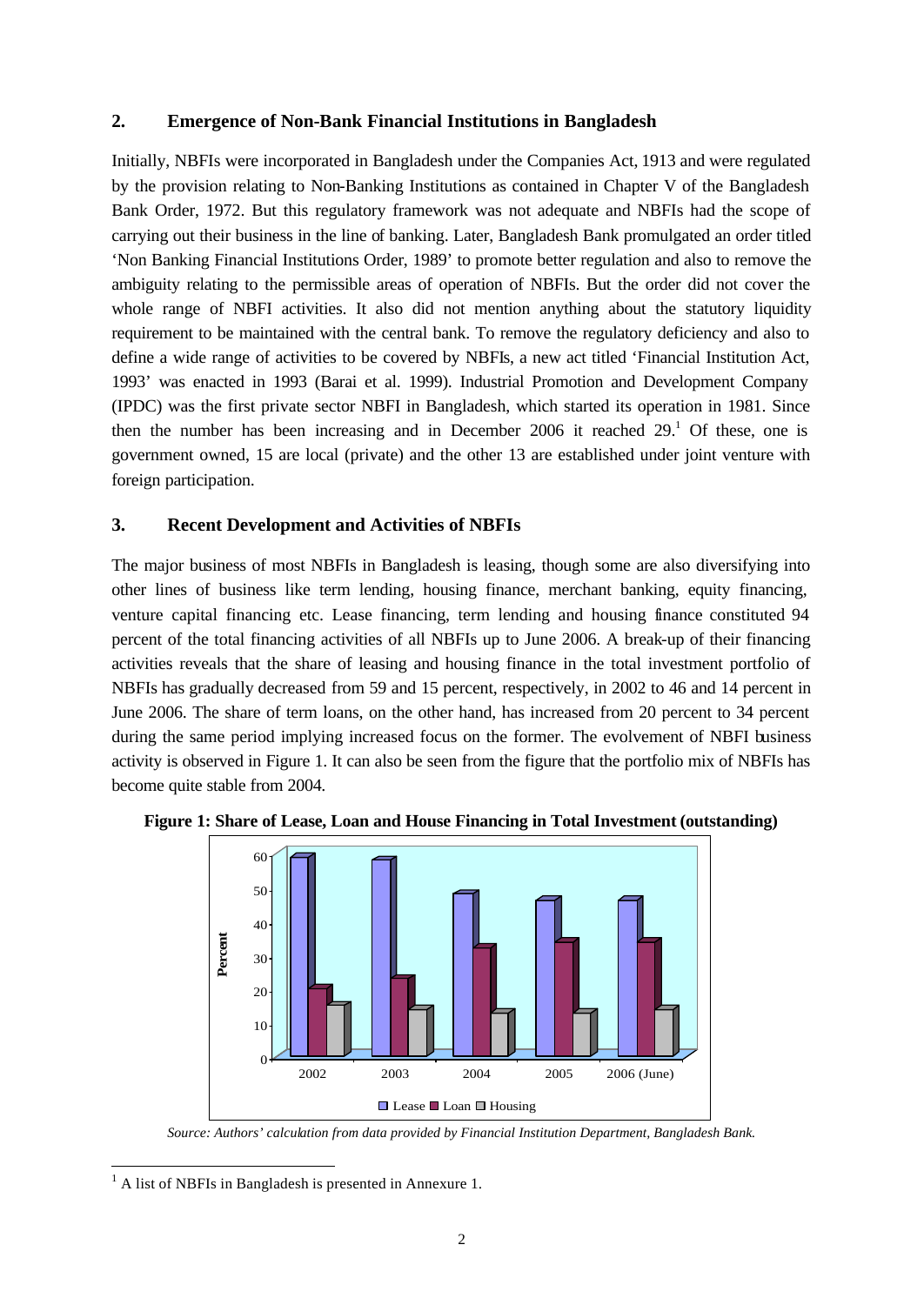NBFIs offer services to various sectors such as textile, chemicals, services, pharmaceuticals, transport, food and beverage, leather products, construction and engineering etc. The percentage of the sectorwise distribution of NBFIs investment in 2005 is given in Figure 2. Although an individual NBFI may have a different portfolio as per its business strategy, the aggregated data shows that NBFIs mainly focus on real estate & housing (13%), power & energy (12%), textile (11%) and transport sector (9%). Service (finance and business) is another area of importance for NBFIs. From the perspective of broad economic sectors, investment in the industrial sector (42%) dominated that in the service sector (33%) in 2005. NBFIs are also exploring other sectors namely 'pharmaceuticals & chemicals', 'iron, steel & engineering', 'garments & accessories', 'food & beverage' and 'agro industries & equipment'. The weight of these sectors is 23 percent of the total portfolio.



**Figure 2: Sector-wise Distribution of Outstanding Investments of 2005**

*Source: BLFCA Year Book-2005*

The contribution of NBFIs' financing activities (lease, loan, housing, investment etc.) to the overall economy persistently increased over the years as can be seen in Figure 3. In 2001, the share of NBFIs' financing to total GDP had been only 0.84 percent, which was more than doubled within 5 years and became 1.83 percent in 2005. The comparative figures for the banking sector were 34.55 and 41.32 percent in 2001 and 2005, respectively. The average yearly growth of NBFIs' contribution to GDP was about 22 percent during this period as compared to 4.7 percent of that by the banking sector. Even in the regional context, performance of NBFI sector is quite robust. As of December 2004, NBFIs contributed 5 percent of the total bank credit as against 3 percent in India, 6 percent in Pakistan and 8 percent in Sri Lanka (Chowdhury, 2005). The share is increasing over the years and reached 5.2 percent in 2005.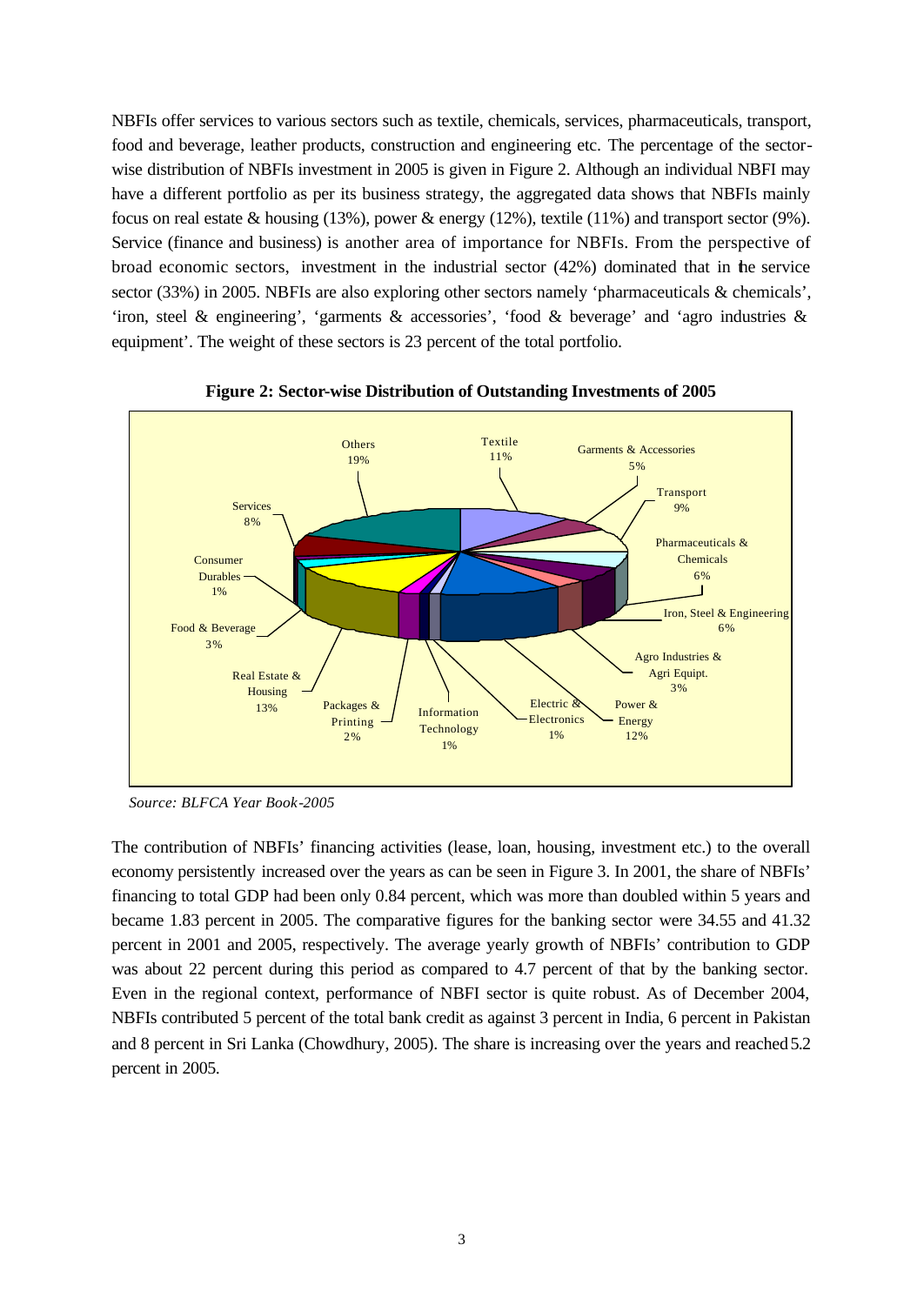

*Source: Annual Report, Economic Trends and FID, Bangladesh Bank*

## **4. Products and Services Offered by NBFIs**

Non-Bank Financial Institutions play a key role in fulfilling the gap of financial services that are not generally provided by the banking sector. The competition among NBFIs is increasing over the years, which is forcing them to diversify to a wider range of products and services and to provide innovative investment solutions. NBFIs appear to offer flexible options and highly competitive products to help customers meet their operational and financial goals. The table below provides a summary of the product range offered by existing NBFIs of Bangladesh.

| <b>Type of Activity</b> |                      | <b>Key Features</b>                                                                                                                                                                                                                                                                                                             | <b>Target Market</b>                                                                                                                                                  |  |
|-------------------------|----------------------|---------------------------------------------------------------------------------------------------------------------------------------------------------------------------------------------------------------------------------------------------------------------------------------------------------------------------------|-----------------------------------------------------------------------------------------------------------------------------------------------------------------------|--|
| <b>Lease Financing</b>  |                      |                                                                                                                                                                                                                                                                                                                                 |                                                                                                                                                                       |  |
|                         | Finance/ Capital     | Provide a long-term solution that allows customers to                                                                                                                                                                                                                                                                           | Corporate, SMEs, Individual                                                                                                                                           |  |
|                         | Lease                | free up working capital                                                                                                                                                                                                                                                                                                         | business enterprises.                                                                                                                                                 |  |
|                         | Operational<br>Lease | An operational lease entails the client renting an asset<br>over a time period that is substantially less than the<br>asset's economic life. It offers short-term flexibility,<br>which may allow the customer to take advantage of<br>off-balance sheet accounting treatment.                                                  | Corporate, SMEs, individual<br>business enterprises.                                                                                                                  |  |
|                         | Hire Purchase        | A hire purchase is an alternative to a lending<br>transaction for the equipment purchase. It is usually<br>employed for retail or individual financing of smaller<br>items, such as consumer products. However, hire<br>purchase option is also suitable for business houses<br>depending on tax practices.                     | Clients that have an established<br>history<br>credit<br>with<br>the<br>institution can manage<br>the<br>down payment and assume a<br>stake in the leasing agreement. |  |
|                         | Leveraged<br>Leases  | Leases generally for large transactions involving three<br>parties: a lessee, a lessor and a funding source. These<br>third-party<br>non-recourse<br>infuse<br>debt<br>leases<br>underwritten by the customer's ability to raise capital in<br>the public and private capital markets for a significant<br>portion of the cost. | Mostly corporate houses                                                                                                                                               |  |

| <b>Table 1: Different Products and Services of NBFIs</b> |  |  |
|----------------------------------------------------------|--|--|
|----------------------------------------------------------|--|--|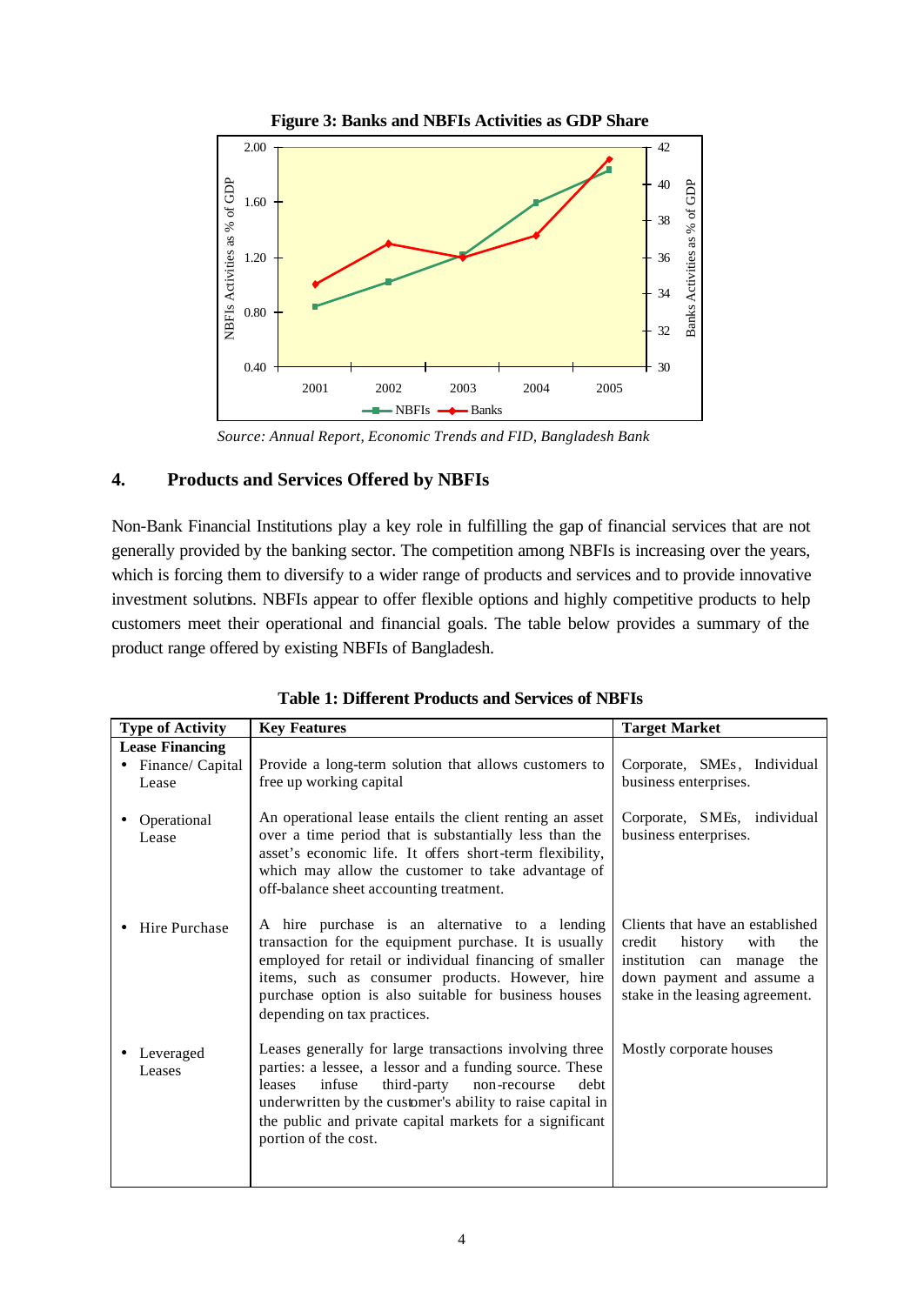| <b>Type of Activity</b>                   | <b>Key Features</b>                                                                                               | <b>Target Market</b>                                          |
|-------------------------------------------|-------------------------------------------------------------------------------------------------------------------|---------------------------------------------------------------|
| Synthetic                                 | Synthetic lease structure is generally provided for                                                               | Mostly corporate houses                                       |
| Leases                                    | property that retains value over an extended period of                                                            |                                                               |
|                                           | time such<br>as<br>aircraft, railroad rolling stock,<br>manufacturing equipment and certain types of real         |                                                               |
|                                           | estate.                                                                                                           |                                                               |
|                                           |                                                                                                                   |                                                               |
| Sale/Leasebacks                           | Ideal for customers looking to generate liquidity from                                                            | Corporate, SMEs, individual                                   |
|                                           | their existing equipment and reinvest the proceeds back                                                           | business enterprises                                          |
|                                           | into the business.                                                                                                |                                                               |
|                                           |                                                                                                                   |                                                               |
| Home Loan and                             | House loan and real estate financing is extended for                                                              | Individuals, Professionals, &                                 |
| Real<br><b>Estate</b><br><b>Financing</b> | purchase of apartment and house, construction of<br>residential house, purchase of chamber and office             | Corporate Bodies                                              |
|                                           | space for professionals, purchase of office space and                                                             |                                                               |
|                                           | display center, purchase<br>and construction<br>of                                                                |                                                               |
|                                           | commercial building, real estate developer<br>for                                                                 |                                                               |
|                                           | construction of apartment project. Mostly mid to long                                                             |                                                               |
|                                           | term in nature.                                                                                                   |                                                               |
| <b>Short Term Loans</b>                   |                                                                                                                   | Small<br>medium<br>and<br>size                                |
| Factoring<br>οf<br>Accounts               | Financing against invoices raised by the supplier after<br>making the delivery successfully. Major Features are   | companies<br>having<br>regular                                |
| Receivables                               | Revolving Short Term Facility, Permanent Assignment                                                               | supplies to corporate bodies                                  |
|                                           | of Payment, Financing against invoices, Post-delivery                                                             |                                                               |
|                                           | Financing                                                                                                         |                                                               |
|                                           |                                                                                                                   | Medium and large clients with                                 |
| Work<br>Order<br>Financing                | Finance against the assignment of bill arising out of<br>work orders on a revolving basis. The company shall      | continuous flow of work orders                                |
|                                           | take assignment of suitable work orders and / or                                                                  | from customers                                                |
|                                           | invoices and finance the client against those.                                                                    |                                                               |
| <b>Corporate Finance</b>                  |                                                                                                                   |                                                               |
| <b>Bridge Finance</b>                     | Bridge Finance is a kind of Short Term Finance<br>extended in anticipation of immediate long term                 | Company going for an IPO or<br>expecting to avail a long term |
|                                           | financing such as public issue, private placement, loan                                                           | loan or Working Capital within                                |
|                                           | syndication, lease syndication, loan, lease & debenture.                                                          | one year or so.                                               |
|                                           |                                                                                                                   |                                                               |
| Syndication<br>of                         | Making available a large financing for a corporate                                                                | Financing new large project;                                  |
| Large Loans                               | client. Arrange syndicated financing in the mode of<br>loan, lease, equity, working capital, or any combination   | Financing BMRE (Balancing,<br>Modernization,<br>Replacement   |
|                                           | thereof. Particularly useful for large projects requiring                                                         | and Expansion); Refinancing a                                 |
|                                           | large scale investment and no single financier wants to                                                           | large project.                                                |
|                                           | take the whole risk. Example: Greenfield project.                                                                 |                                                               |
|                                           | services<br>comprehensive financial,                                                                              | All large corporate houses                                    |
| Advisory<br><b>Services</b>               | Advisory<br>are<br>economic and strategic advice to companies for                                                 |                                                               |
|                                           | growth, profitability, and sustainability. This includes                                                          |                                                               |
|                                           | providing wide range of services, such as corporate                                                               |                                                               |
|                                           | counseling, project counseling, capital restructuring,                                                            |                                                               |
|                                           | financial engineering, diagnosing financial problems.                                                             |                                                               |
| Merger<br>and                             | Help find appropriate organization for best possible                                                              | Medium and large corporate                                    |
| Acquisition                               | synergy, conduct valuation of companies and select                                                                | bodies                                                        |
|                                           | suitable merger and acquisition methods, negotiate and                                                            |                                                               |
|                                           | execute deal beneficial for all the parties involved.                                                             |                                                               |
|                                           |                                                                                                                   |                                                               |
| Securitisation                            | Securitisation is the issuance of financial instruments<br>backed by assets and/or cash flows. This is one of the | All corporate bodies                                          |
|                                           | modern financial services, which solves specific type                                                             |                                                               |
|                                           | of financial needs of business organizations.                                                                     |                                                               |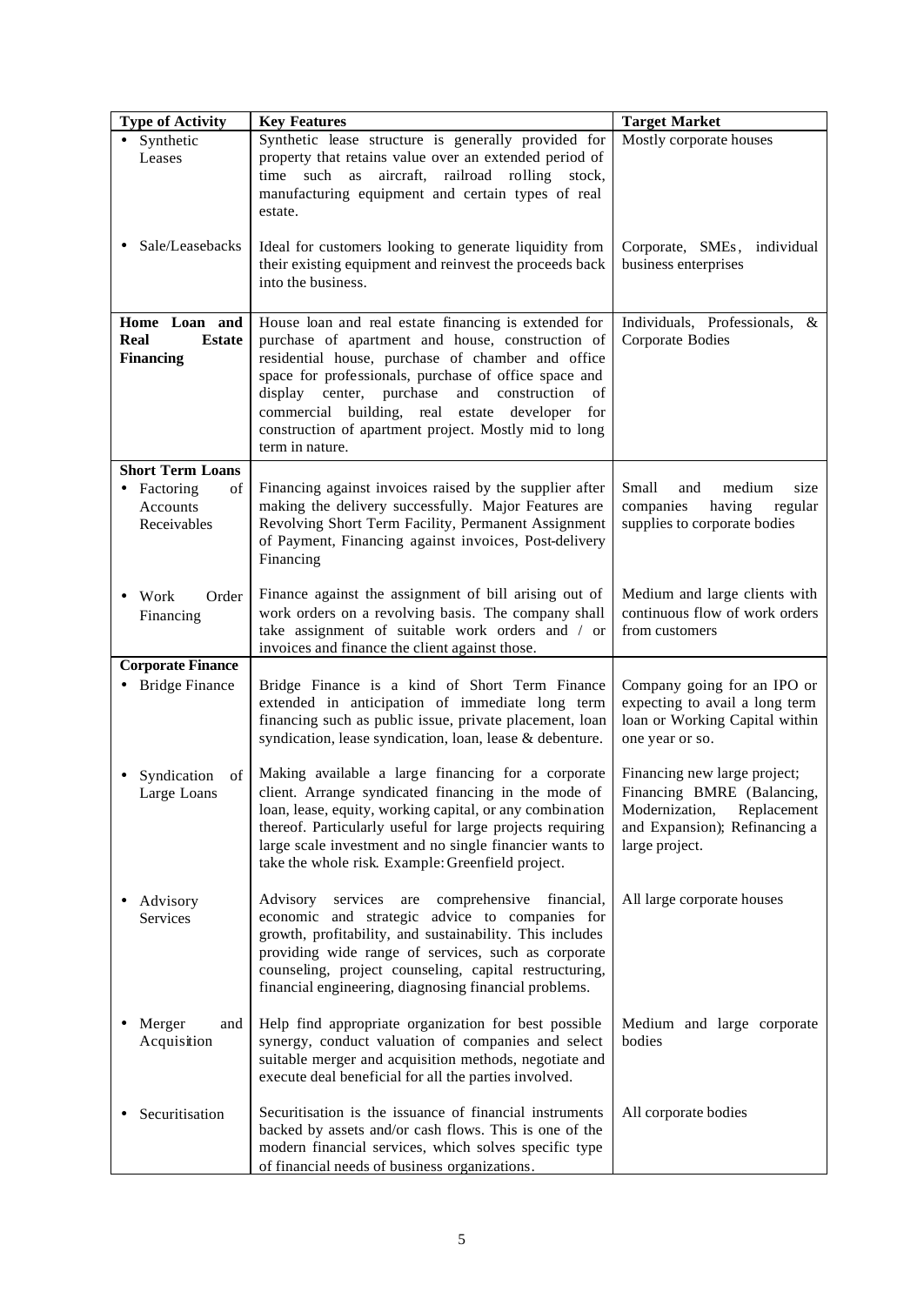| <b>Type of Activity</b>                                                   | <b>Key Features</b>                                                                                                                                                                                                                                                                                  | <b>Target Market</b>                                     |
|---------------------------------------------------------------------------|------------------------------------------------------------------------------------------------------------------------------------------------------------------------------------------------------------------------------------------------------------------------------------------------------|----------------------------------------------------------|
| <b>Merchant Banking</b>                                                   |                                                                                                                                                                                                                                                                                                      |                                                          |
| <b>Issue</b><br>Management                                                | The Issue Management group is capable of devising<br>innovative solution for raising capital – debt e.g.<br>placement of bonds and debentures, and raising equity<br>through private and public placement - from the<br>market suiting the unique needs and constraints of the<br>corporate clients. | All corporate bodies                                     |
| Underwriting                                                              | Underwriting refers to the guarantee<br>by<br>the<br>underwriters that in the event of under-subscription, the<br>underwriter will take up the under-subscribed amount<br>on pro-rata basis upon payment of price of that option                                                                     | All corporate bodies                                     |
| Portfolio<br>Management                                                   | Merchant banks allow small investors to open investor<br>account with merchant banks and provide support for<br>the purchase and sales of shares. Clients shall have<br>absolute discretionary power to make investment<br>decisions.                                                                | Individuals, Professionals, &<br>Corporate Bodies        |
| Corporate<br>Advising                                                     | Through corporate advising, the merchant bank helps<br>the issuer analyse its financing needs and suggest<br>various ways to raise needed funds.                                                                                                                                                     | All corporate bodies                                     |
| <b>Securities Services</b>                                                |                                                                                                                                                                                                                                                                                                      |                                                          |
| Brokerage<br>Services                                                     | Provide services for Trade Execution (Dhaka and<br>Stock Exchanges), Pre-IPO private<br>Chittagong<br>placement, Asset allocation advice, Opportunities for<br>trading in different financial instruments.                                                                                           | All corporate bodies                                     |
| <b>CDBL</b> Services<br>as full service<br>Depository<br>Participant (DP) | Apart from the brokerage services, securities services<br>also provide the services like BO (Beneficial Owner)<br>accounts opening and maintenance, Dematerialization,<br>Re-materialization, Transfers and multiple accounts<br>movement, Lending and borrowing etc.                                | Individuals, Professionals, &<br><b>Corporate Bodies</b> |

*Source: Compiled from Khan (2005)*

#### **5. Performance Analysis**

The growth of NBFIs in terms of assets and liabilities and diversification of business has significantly increased from the time of inception. Figure 4 illustrates NBFIs total outstanding financing, tota l asset and its growth. Total outstanding financing of NBFIs at the end of June 2006 stood at BDT 7.3 billion, which reflects a 15.50 percent growth (on an annualized basis) over December 2005. Annual





*Source: Authors' calculation from data provided by Financial Institution Department, Bangladesh Bank.*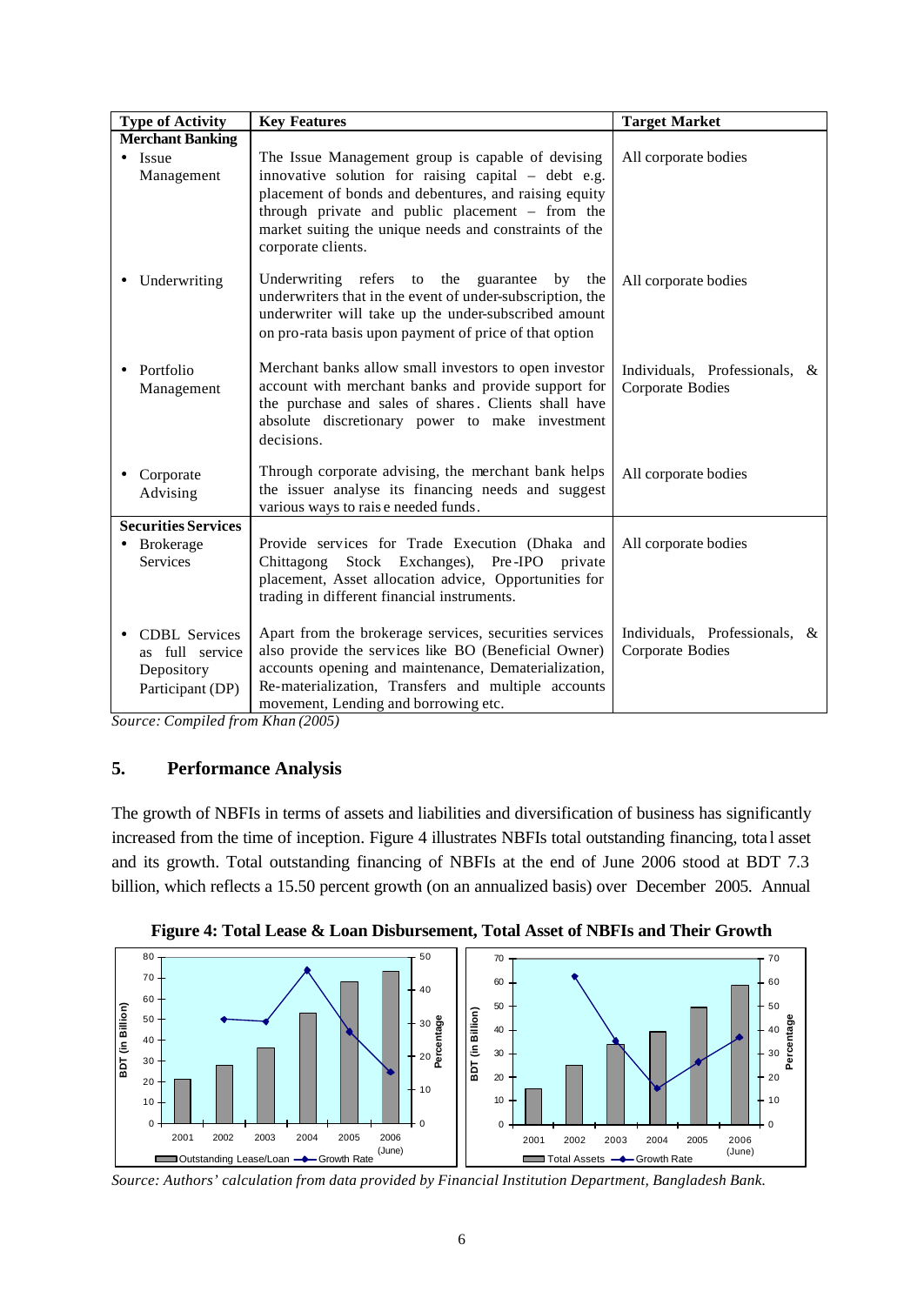average growth from 2002 to 2005 was 33.89 percent. Total asset of the industry reached BDT 59 billion in June 2006 which reflects a growth of 18.47 percent over December 2005. If considered on an annualized basis, this growth is consistent with the annual average growth of 34.91 percent over the last four years. Therefore, it appears that the growth of the industry has been impressive and in a market with considerable competitive pressures from banks and other financial institutions, NBFIs have exhibited significant resilience.

Table 2 shows performance ratios of NBFIs. Current ratio, debt-equity ratio, productivity ratio and return on equity (ROE) of the industry are considered as measures of liquidity, risk coverage, operational efficiency and profitability, respectively. <sup>2</sup>

| Year               | Current<br>Ratio | Debt-Equity<br>Ratio | Productivity<br>Ratio | <b>Return on</b><br><b>Equity</b> |
|--------------------|------------------|----------------------|-----------------------|-----------------------------------|
| 2002               | 1.98             | 1.61                 | 1.34                  | 6.57                              |
| 2003               | 1.91             | 2.20                 | 1.36                  | 10.57                             |
| 2004               | 1.81             | 2.42                 | 1.36                  | 16.37                             |
| 2005               | 2.83             | 2.56                 | 1.30                  | 14.15                             |
| $2006$ (Jan – Jun) | 2.66             | 2.94                 |                       | 6.34                              |

**Table 2: Performance Ratios of NBFIs**

*Source: Authors' calculation from data provided by the Financial Institution Department, BB*

The current ratio of the industry was less than 2 up to 2004 and increased to 2.83 in 2005. During the first six months of 2006 it stood at 2.66. The ratio had values of. The volatility (measured by standard deviation) reduced to 3.72 in 2006 from 6.23 in 2005. This indicates that the industry as a whole is well capable of meeting the current portion of their total liabilities with their current assets. However, the current ratio of individual firms varied from 0.47 to 16.58. Three firms still have current ratios which are less than one and therefore need to concentrate more on their liquidity management.

Risk coverage, measured by debt-equity ratio, is one of the major indicators in measuring the financial stability of NBFIs. The debt-equity ratio of NBFIs gradually increased from 1.61 in 2002 to 2.94 in June 2006. Though the standard deviation was 2.79, debt-equity ratio of individual firms varied from 0.19 to 12.49. This shows that NBFIs are gaining more confidence and steadily generating a greater amount of debt. However the percentage of classified loan of NBFIs has also increased in 2006. Hence NBFIs should monitor the quality of their assets carefully and be more cautious while creating new debt. The productivity ratio of NBFIs hovered around 1.3 from 2002 to 2005 indicating that NBFIs are operating quite efficiently.

Figure 5 compares ROEs of NBFIs and PCBs. Both the curves follow a similar pattern from 2003 with ROEs of NBFIs lying a little lower than their competitors'. This is likely to be due to the higher

*Debt-Equity Ratio* = Total Debt/Shareholder's Equity. The weight is calculated using shareholder's equity.

*Productivity Ratio* = Operational Revenue/Operational Expense

l

 $2$  Industry wise ratios are calculated taking weighted averages of the ratios of individual firms in the industry. In calculating the industry average one NBFI company was not considered as it has a very limited debt (close to zero) and therefore the ratios for this firm is far away from the industry average and can be treated as an outlier. *Current Ratio* = Current Assets/Current Liabilities. The weight is calculated using current asset.

*Return on Equity* = Net profit after taxes/Shareholder's Equity. The weight is calculated using shareholder's equity.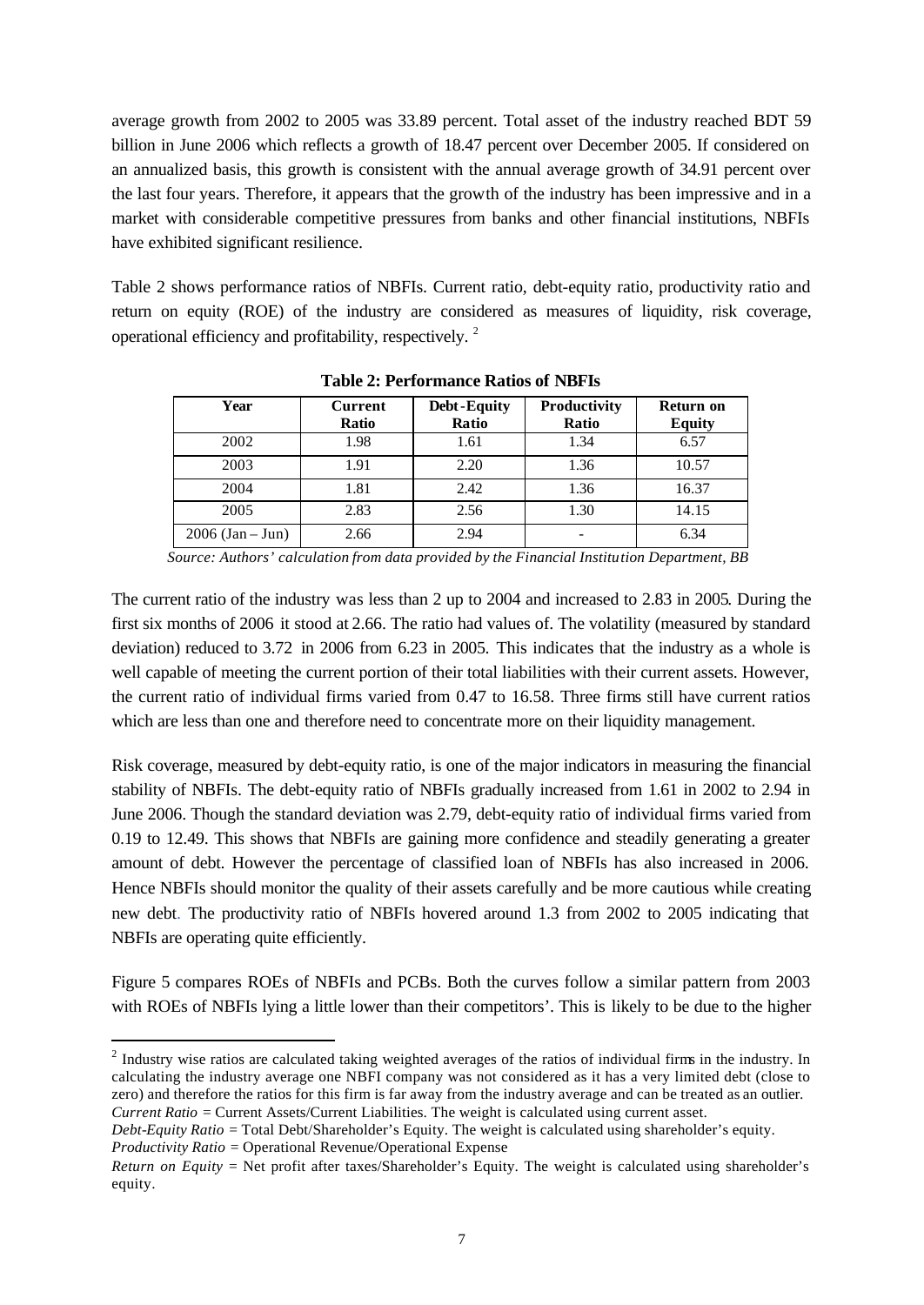cost of funds incurred by NBFIs. Weighted average ROEs of NBFIs stood at 12.68 (on an annualized basis) vis-à-vis 16.48 in case of the PCBs during the first six months of 2006. ROEs of NBFIs varied widely from 3.51 to 32.49 percent although volatility was much lower compared to the previous year. In 2006, six firms had ROEs less than 10 percent and ten firms had ROEs which were greater than 20 percent. Therefore in terms of profitability NBFIs have performed well vis-à-vis PCBs' and stood up to the challenges in a small market having a large number of competitors.



**Figure 5: ROEs of NBFIs and PCBs<sup>3</sup>**

*Source: Authors' calculation from data provided by the FID, BB and Bangladesh Bank Quarterly*

The share of classified lease/loan of NBFIs came down from 8.42 percent in 2002 to 6.06 percent in December 2005 but again increased to 7.18 percent in June 2006. Figure 6 shows that classified loans of their major competitors, namely PCBs, also have a similar trend. Classified loans of PCBs had declined from 16.38 percent in 2002 to 5.62 percent in 2005 and 5.98 percent in 2006. It may be noted that though NBFIs form a much newer market segment than PCBs, they have been able to maintain the share of classified loans within a range that is well below that in the banking sector, although the scenario for PCBs has improved significantly in recent years.



**Figure 6: Gross NPL to Total Financing of Banks and NBFIs**

l

*Source: Annual Report and Financial Institution Department, BB Note: The figure for NBFIs is upto June 2006*

 $3$  All 2006 figures are on an annualized basis.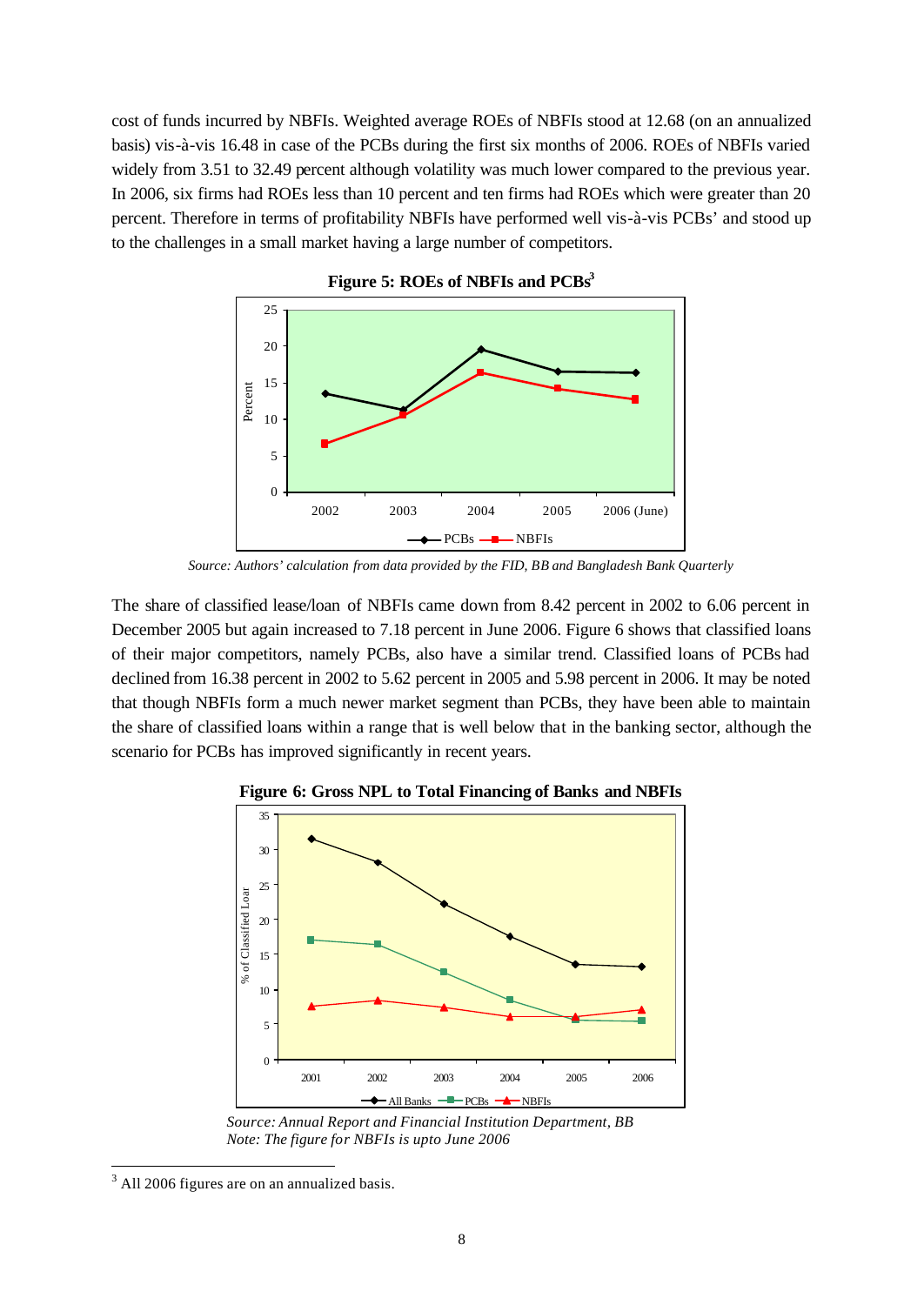## **6. Banks' Entry in Non-Bank Financial Activity**

The activities of NBFIs witnessed an impressive growth during the last five years. As per Section 7 of the Banking Companies Act 1991, commercial banks also started different activities offered by NBFIs, specially leasing. The entry of banks in this sector is expected to brace the growth momentum and will fill the gap in acquiring the institutional finance and serve the needs of the industrial sector in the acquisition of capital assets.

Commercial banks worldwide are directly or indirectly involved in activities such as leasing, hire purchase, term lending, house financing and capital market operation. In developed countries commercial banks are also actively involved in different activities other than banking. In Turkey, banks are empowered to arrange lease finance by virtue of special laws relating to this particular activity. Following the deregulation of the local banking system as well as diversification of business, a number of banks in Taiwan established their own independent leasing companies (Chen 2001). In India, commercial banks are permitted to transact leasing business through subsidiaries. In Bangladesh, commercial banks started their leasing operation effectively in 1995 (Banarjee and Mamun, 2003). At present, almost all major private commercial banks are involved in non-bank financial operations.

Operation by banks in what have been traditional non-banking areas is often questioned by NBFIs although both can act as complementary to each other rather than being competitors. Bangladesh Lease and Finance Companies Association (BLFCA) alleged that commercial banks of the country are engaged in non-bank finance activities within the existing banking rules, which is posing difficulties for non-bank financial institutions.<sup>4</sup> This is because by having access to cheaper rate funds, banks have a comparative advantage over NBFIs that does not ensure proper competition for both. Again, it is argued that if banks continue in the leasing business then the default culture of the banking system may also infect the leasing industry (Choudhury, 2001), though Figure 6 suggests that this has not been the case.

## **7. Challenging Issues for NBFIs**

#### *(a) Sources of Funds*

NBFIs collect funds from a wide range of sources including financial instruments, loans from banks, financial institutions, insurance companies and international agencies as well as deposits from institutions and the public. Line of credit from banks constitutes the major portion of total funds for NBFIs. Deposit from public is another important source of fund for NBFIs, which has been increasing over the years. NBFIs are allowed to take deposits directly from the public as well as institutions. According to the central bank regulation, NBFIs has the restriction to collect public deposits for less than one year, which creates uneven competition with banks as banks are also exploring the business opportunities created by NBFIs with their lower cost of fund. Although recent reduction of the minimum tenure of the term deposit from one year to six months for institutional investor has had a positive impact on their deposit mobilization capacity. NBFIs can develop attractive term deposit products of different maturities to have access to public deposits as these are one significant source of their funds.

 4 See BLFCA Year Book, 2004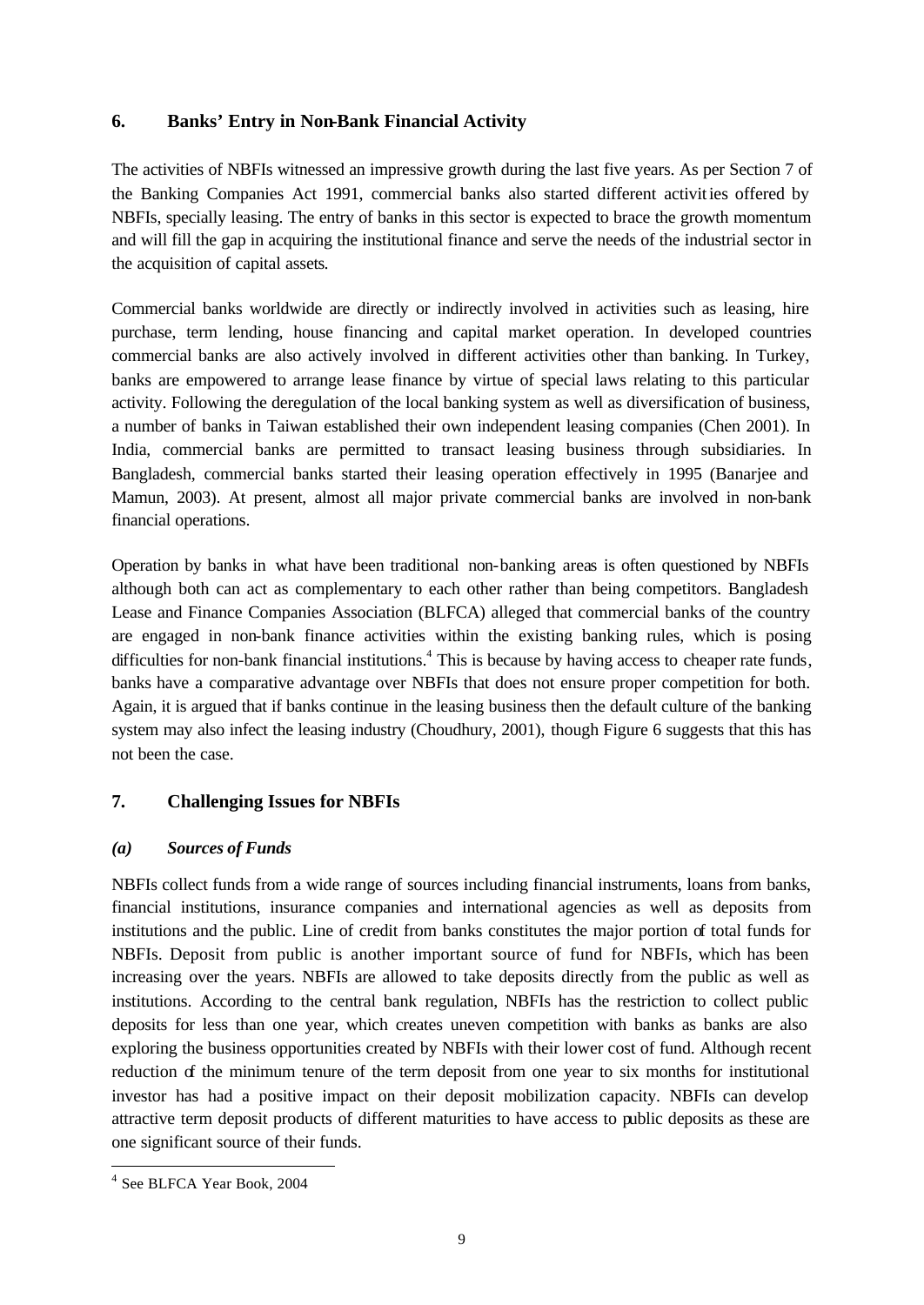Although share capital is another prospective source of fund for NBFIs, many companies have not utilized this opportunity fully. As all NBFIs are incorporated as public limited companies, it could be a better alternative for them to raise fund through initial public offerings in order to finance the expanding horizon of activities. Figure 7 shows the composition of the sources of fund for NBFIs. It is evident that loan from bank and deposit base are the key sources for NBFIs' fund and account for nearly 75 percent of the total. It can also be seen that the dominance of bank loan in the total fund is decreasing while the importance deposit base is gaining momentum.





*Source: Financial Institution Department (FID), BB*

According to a directive of the central bank issued in April '05 (FID Circular No. 3, April 30, 2005 ), financial institutions have to raise capital and reserve of at least BDT 250 million, a portion of which must be collected through the issuance of IPO. This arrangement will make their operations more transparent, bring accountability to the shareholders and reduce dependence on credit lines. Though all NBFIs were required to raise their minimum capital requirement thorough IPOs by September 2006 (extended from June 2006), eight (8) companies are yet to float their shares in the market. Four of these have already submitted necessary documents to Securities and Exchange Commission (SEC) for review while four others are still in the process of doing so. Total paid-up capital of all NBFIs was BDT 8.45 billion by the end of June 2006.

#### *(b) Cost of Fund*

The structure of cost of fund for NBFIs does not follow any unique trend. Banerjee and Mamun (2003) showed that weighted average cost of fund for the leasing companies is always positioned much higher than that of banks. According to their study, cost of funds for leasing companies varied between 8.4 to 15.3 percent while that of banks was between 8.5 to 9.5 percent. Choudhury (2001) mentioned that about 15 percent of the deposit of the banking sector was reported to be demand deposits, which are interest free while 35 percent constituted low cost saving deposits having an average of 4 to 5 percent interest rate and the rest were fixed deposits bearing an average of 9 percent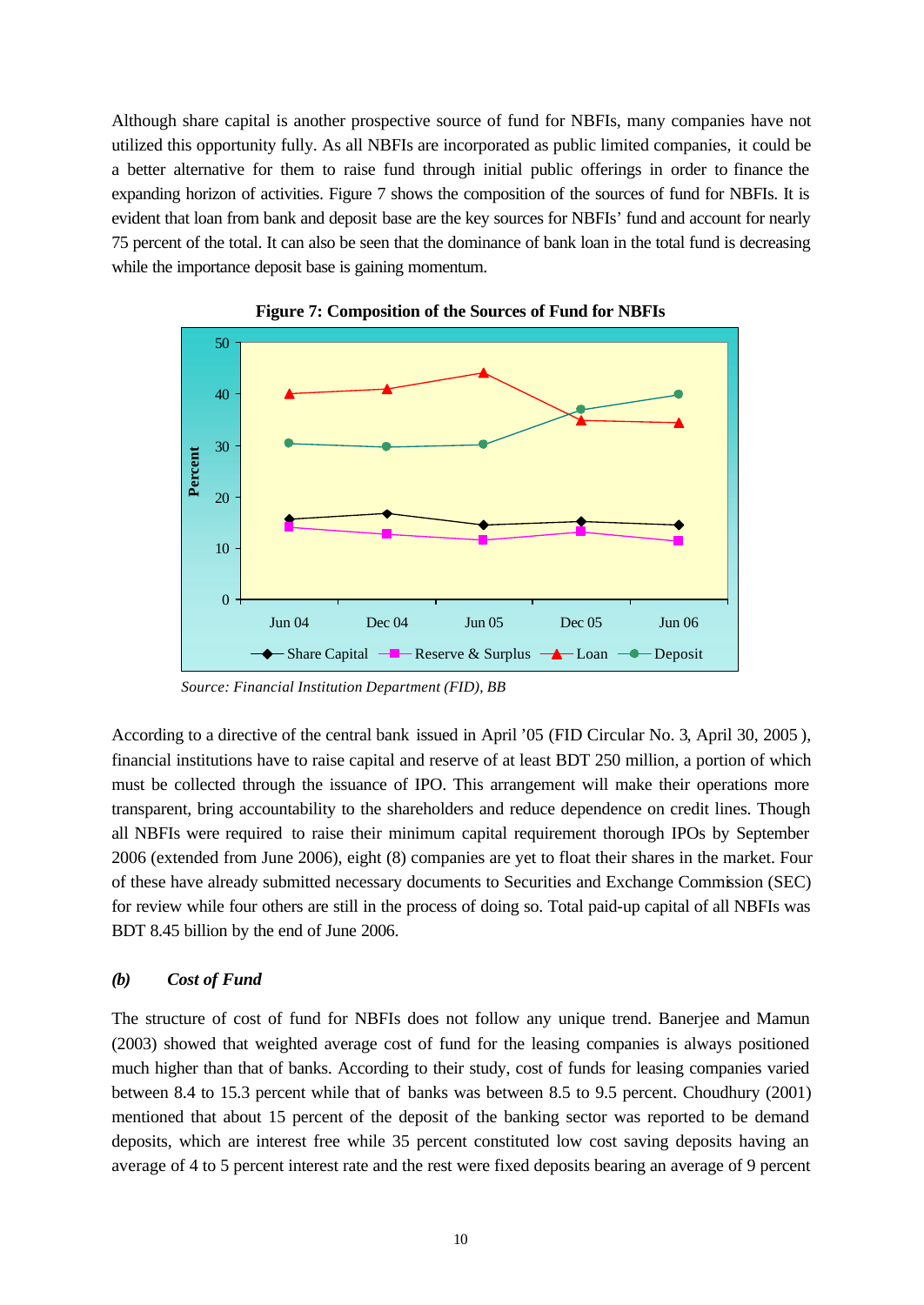interest rate. Thus the weighted average cost of fund for banks would be at best 7 to 8 percent, which is almost half of that of NBFIs.



**Figure 8: Weighted Average Cost of Fund for NBFIs and PCBs**

*Source: Authors' calculation based on the data from FID and SBS, Bangladesh Bank*

Figure 8 shows the weighted average cost of fund for private commercial banks (PCBs) and NBFIs.<sup>5</sup> As stated earlier, the principal sources of fund for NBFIs are loan from banks and deposits from institutions and individuals. But NBFIs face comparative disadvantage in collecting funds compared to the banks because NBFIs cannot collect short term (less than one year) deposits from individua ls due to the central bank's restriction, and again deposits in NBFIs are perceived to be less safe to the public. As a result NBFIs have to offer higher rates on deposits, which are sometimes as expensive as bank borrowing. Again, excessive dependence on bank loan and deposit has had an adverse impact on the overall industry. Due to the liquidity crisis, when interest rate goes up, the average rate of interest on bank credit lines and deposit rate also increases, which causes significant rise in the cost of fund for NBFIs. The high cost of fund for NBFIs compels them to operate on a relatively low profit margin.

#### *(c) Asset-Liability Mismatch*

l

Asset-liability mismatch is another cause of concern for NBFIs. Demand for funds to meet the increasing lending requirements has increased many times. But the availability of funds has become inadequate as NBFIs are mostly dependent on loan from commercial banks. International Finance Corporation (1996) observed that leasing companies are in a great dilemma while managing the mismatch between their asset and liability. According to IFC, the average weighted life of the company's business portfolio should be less than the average weighted life of its deposits and borrowing in its operating guidelines for a leasing company. Only one company in Bangladesh was successful in maintaining the above guideline (Banerjee and Mamun (2003)). Therefore, NBFIs have to explore alternative ways for raising funds. Information about the asset-liability mismatch scenario of selected NBFIs is shown in table 3.

 $<sup>5</sup>$  The weighted average deposit interest rate is considered as a proxy for the cost of fund of PCBs. The cost of</sup> fund for NBFIs is calculated by considering weights of the different component of NBFIs' fund along with their respective costs.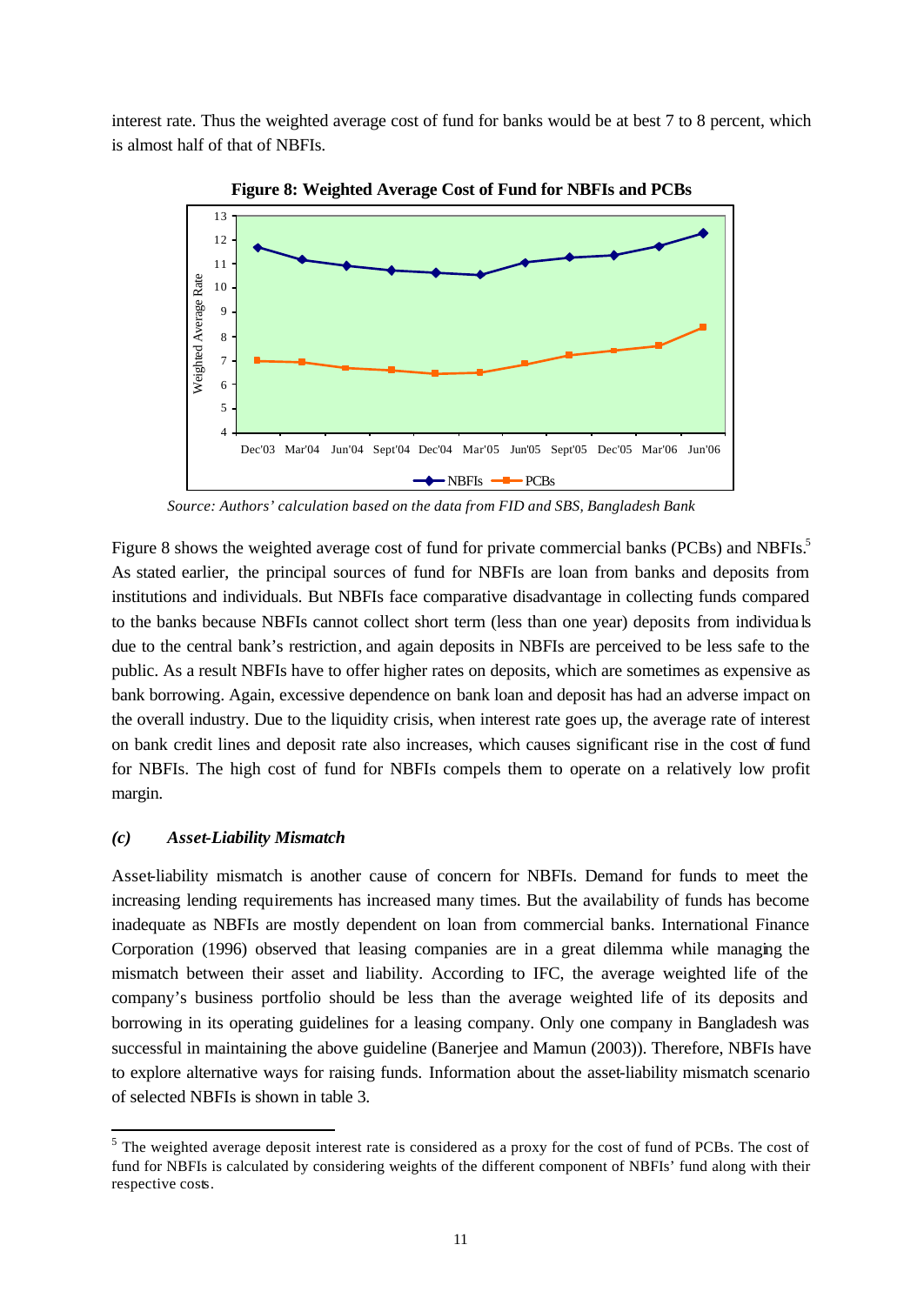| Name of the  | Average weighted life of      | Average weighted life of the      |
|--------------|-------------------------------|-----------------------------------|
| <b>NBFIs</b> | Deposit and Borrowing (Years) | <b>Business Portfolio (Years)</b> |
| <b>IDLC</b>  | 2.94                          | 2.84                              |
| <b>ULC</b>   | 3.64                          |                                   |
| <b>PLC</b>   | 1.92                          | 2.5                               |
| <b>BLIL</b>  | 1.25                          | 1.5                               |
| PFIL         |                               | 3                                 |
| <b>BIFCL</b> |                               | 3                                 |
| <b>BFICL</b> | N/A                           |                                   |

**Table 3: Average weighted life of Assets and Liabilities**

*Source: Banerjee and Mamun (2003)*

#### *(d) Investment in High Risk Portfolio*

It is already mentioned that cost of funds for NBFIs are higher than that of banks. In order to sustain the high cost of borrowing, NBFIs may be inclined to invest in the high return segments, which can expose them to commensurately higher risks. Moreover, fierce competition among competitors may also force many NBFIs to reduce the margin at the expense of quality of the asset portfolio. This strategy may eventually create the possibility of an increase in the non-performing accounts. Unless adequate risk management capabilities are developed, the growth prospects of NBFIs would not only be hindered but it might also be misapprehended (Sarker, 2004).

#### *(e) Product Diversification*

NBFIs emerged primarily to fill in the gaps in the supply of financial services which were not generally provided by the banking sector, and also to complement the banking sector in meeting the financing requirements of the evolving economy. With regard to deployment of funds, the total outstanding lease, loan and investment by NBFIs stood over BDT 34 billion, BDT 26 billion and BDT 3 billion respectively by the end of September, 2006. NBFIs are permitted to undertake a wide array of activities and should therefore not confine themselves to a limited number of products only. Leasing, no doubt, presents a good alternative form of term financing. Even in leasing, investments were not always made in the real sector and non-conventional manufacturing sector. Almost all the leasing companies concentrated on equipment leases to BMRE (Balancing, Modernization, Replacement and Expansion) units only. New industrial units were hardly brought under the purview of leasing facilities. This implies that the new customer base has not been created and the growth of industrial entrepreneurship could not be facilitated through NBFI financing packages. Diversifying the product range is a strategic challenge for NBFIs in order to become competitive in the rapidly growing market.

#### *(f) Competition with Banks*

With the advent of new NBFIs, the market share is being spread over the competing firms and the demand facing each firm is becoming more elastic. Active participation of commercial banks in the non-bank financing activities has further increased the level of competition in the industry. Leasing was considered as a non-bank financing activity until recently. But a large number of banks has also shown their interest in the leasing business and has already penetrated the market. For banks, public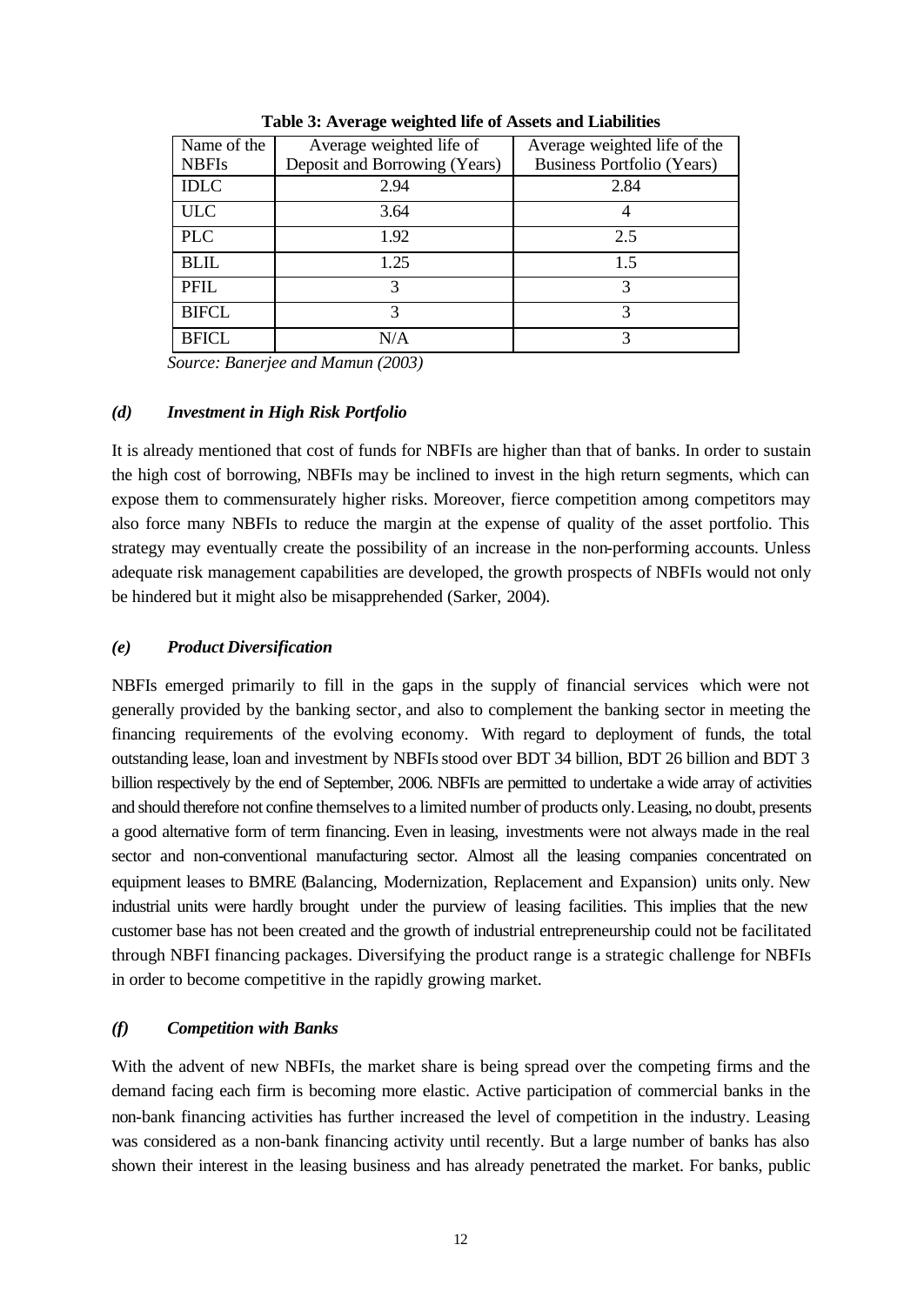deposit is one major source of funds which they can collect with relatively lower cost. Thus the business environment for NBFIs has become more challenging as they have to face uneven competition with banks in terms of collecting funds.

## *(g) Lack of Human Resource*

Skilled and trained human resource is considered as an important component for the development of any institution. Due to the recent growth of NBFIs, availability of experienced manpower is a challenge for this industry. The supply shortage of efficient resource personnel has been leading to a significant increase in the compensation package, which is also a cause of concern for NBFIs. The industry experts believe that although there exist enormous growth opportunity the market is still quite small and scope of work for skilled personnel is very limited compared to that of banks. This makes the competent personnel to switch from NBFIs to other institutions after a certain period implying low retention rate of skilled human resource.

## *(h) Weak Legal System*

Although the default culture has not yet infected NBFIs to any major extent, they face difficulties in recovering the leased assets in case of a default. Moreover delays in court procedures create another cause of concern. The situation cannot be improved only by making the legal system stronger through enactment of new laws rather ensuring proper implementation existing ones is more of concern.

## *(i) Lack of a Secondary Market*

Even in cases when the defaulted asset is recovered, the disposal of the same becomes difficult because of lack of an established secondary market. For the promotion of a secondary market, NBFIs may consider initiating the concept of operating lease instead of the prevalent mode of finance lease in case of these recovered assets to create a demand for second hand or used machinery and equipment.

## **8. Suggested Alternatives**

l

## *(a) Exploring Alternative Sources of Funds*

The finance and leasing companies across the world are using different sources for collecting funds. NBFIs in Bangladesh may also explore the possibilities of gaining access to new sources of funds like issuance of commercial paper and discounting or sale of lease receivables. However, in releasing such new products, some regulatory changes have to be made. Another innovative and promising source of funds may be the securitisation of assets.<sup>6</sup> In this connection, IPDC launched first asset backed securities in 2004 as an alternative source of funding. This new instrument emerged as an important tool and added a new dimension in the financial market. The core attraction of this scheme was the

 $6$  Securitisation is the process whereby the ownership of a large number of receivables (Leases/Loans) are transferred to a securitisation company to form a pool of such receivables and a trustee to manage the issue of bonds against the receivables. The bonds will be purchased by investors and traded in the secondary market but initially banks, insurance companies and other financial institutions may purchase the instruments. Ultimately the lessee/borrower will pay their dues to the Securitisation Company which will in turn make payment to the investors (Barai et. al., 1999)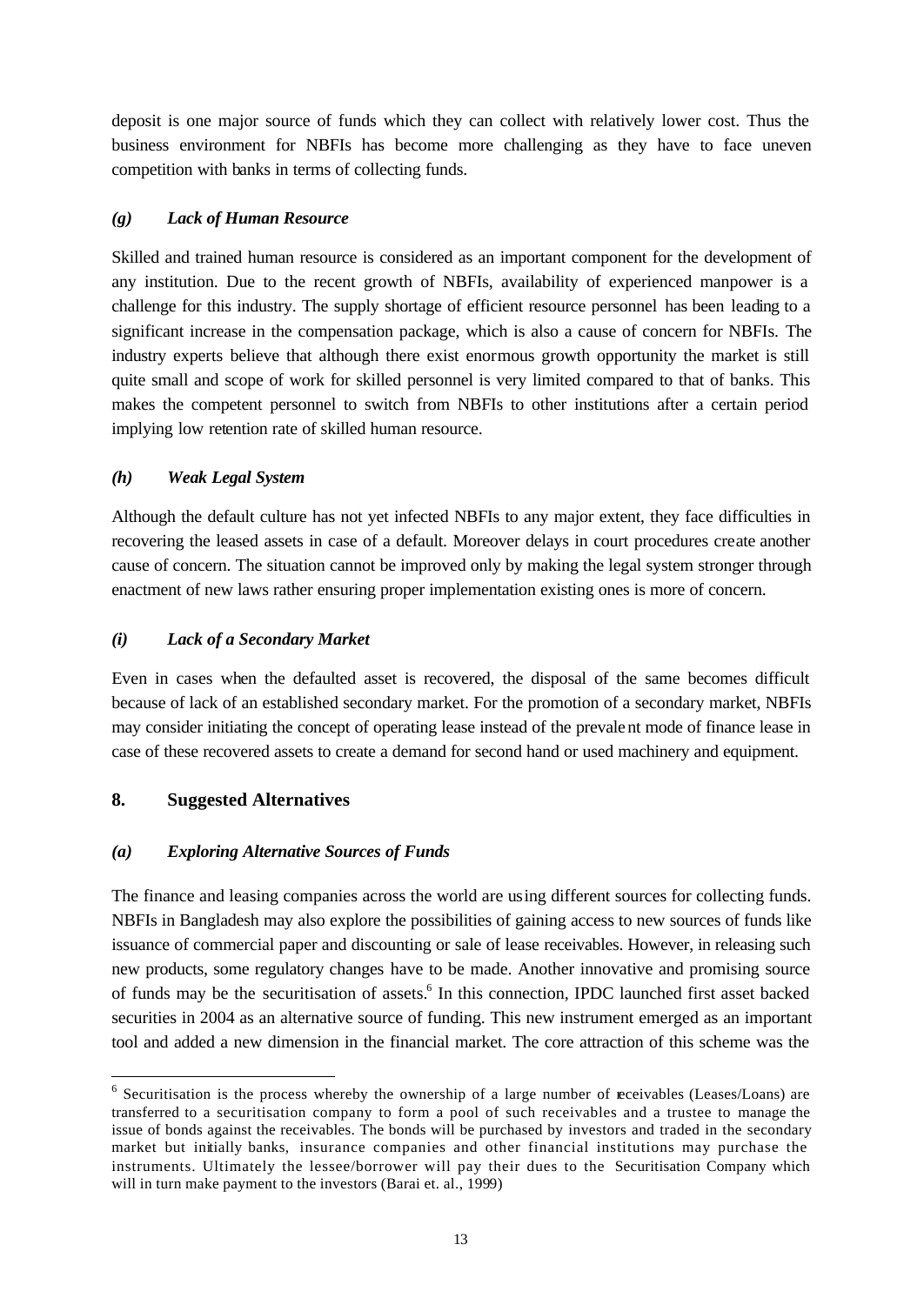tax benefit made available to investors at the rate of 10 percent at the time of credit of such interest or at the time of payment thereof, whichever is earlier, and this deduction was deemed to be final discharge of tax liability (Chowdhury, 2005). But changes in taxation policy in 2005 by the government have made the future of this instrument less attractive for the concerned financial institutions.

#### *(b) Competition and Product Diversification*

NBFIs in Bangladesh are operating in a highly competitive environment. The competition for NBFIs is even more challenging as they have to compete with banks. Given the changes in the business environment, the need for product diversification is very important. At present, lease financing constitutes 55 percent of the total long term assets of NBFIs. The remaining part concentrates mainly on term financing and housing finance. Some of NBFIs are primarily engaged in leasing, some are also diversifying into other lines of business like merchant banking, equity financing etc. Currently, 22 NBFIs (out of 29) specialize in lease financing. NBFIs are permitted to undertake a wide array of activities and therefore should not confine themselves to one or two types of product only. Leasing, no doubt, presents a good alternative form of term financing but NBFIs should also venture into diversified use of their funds such as merchant banking, venture capital financing, factoring, etc. for a healthy growth of the capital market.

#### *(c) Enhancing Capital Market Activities*

NBFIs around the world carry out a significant role in the development of the capital market. Strong institutional support is necessary for a vibrant capital market which is the core of economic development in any market based economic system. NBFIs through their merchant banking wing can act in this regard. A total of 30 companies are now listed as merchant banks in Bangladesh, of which 23 are full-fledged, 6 are issue managers, and only one is a portfolio manager. Only nine NBFIs have registered with SEC for performing merchant banking activities. But their activities in the capital market are rather limited (*Financial Sector Review*, Bangladesh Bank, 2006). Active participation of merchant banks is essential to accelerate the capital market activities which can expedite the economic growth of the country. The success of merchant banking operations is largely linked to the development of the security market. So NBFIs should concentrate more on their opportunities in the capital market.

#### *(d) Issues of Taxation*

The financing mode of lending and leasing are totally different from one another. The concept and procedure particularly the accounting and taxation system are also quite different. So it is advisable not to mix up the two different operations, otherwise it might distort the basic financial norms. As the tax treatment is totally different in leasing business, mixing up of lending and leasing in the same business portfolio might create the possibility of tax evasion (Sarker, 2004).

#### *(e) Market Segmentation*

It has been discussed earlier that though banks and NBFIs compete with each other they can also perform complementary functions. As suggested by Jamal (2004) and Sarker (2004), to function as complementary institutions both banks and NBFIs should follow some ethical and technical norms.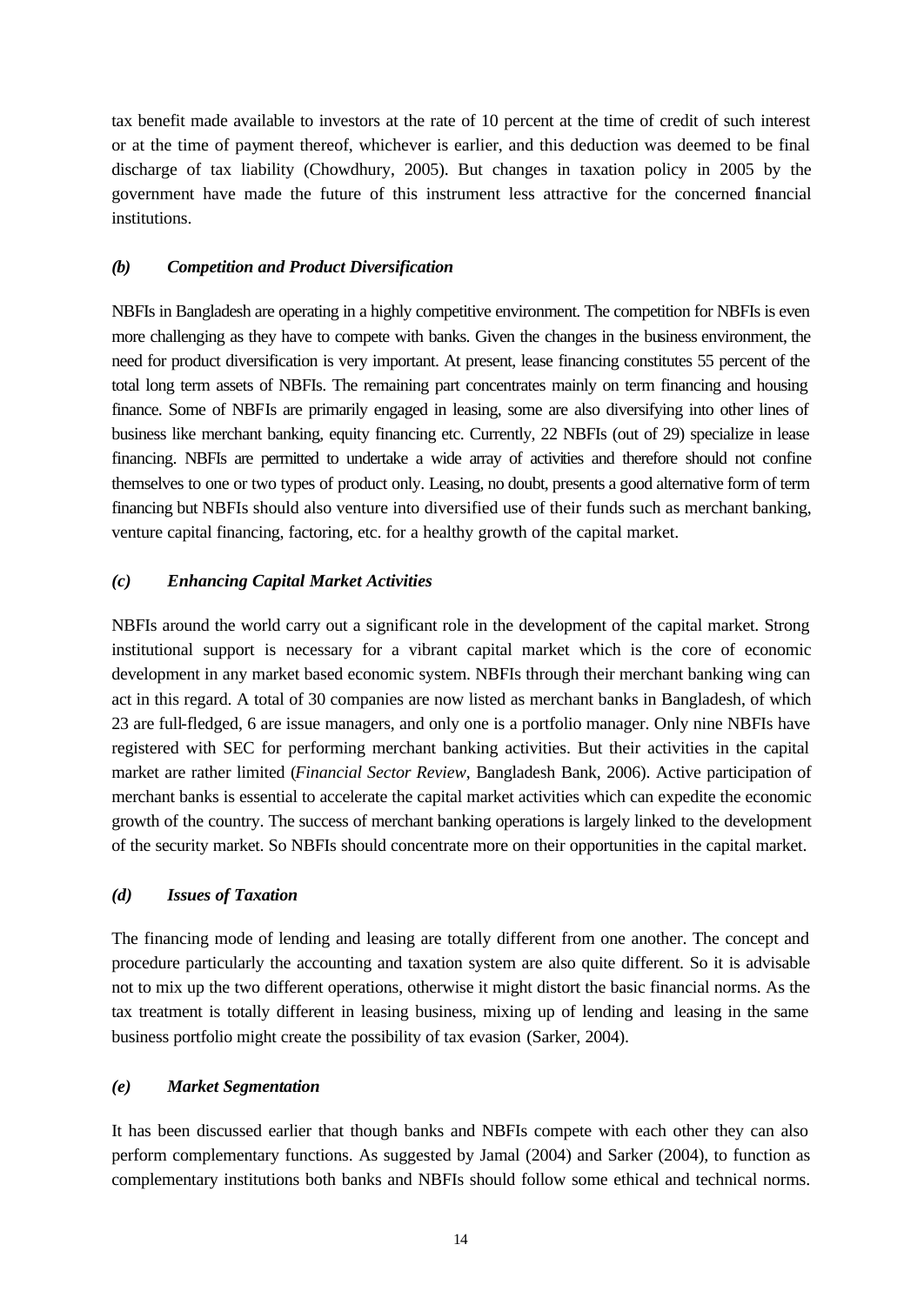Banks wishing to enter in the leasing business, which is essentially a core operation of NBFIs, should do so through opening subsidiaries so that a level playing field for NBFIs can be maintained. This is needed as banks have access to lower cost funds compared to NBFIs, which puts the former in an advantageous position. Alternatively, banks can go for joint financing under syndication arrangements with leasing companies on any project proposal. Again, banks can concentrate on working capital finance and foreign exchange operations, which matches more with their asset-liability management. Long term investment like financing capital machineries can be done by NBFIs and in the event when banks want to engage in such activities they can place their funds with an NBFI to extend lease facility for those machineries. Jamal (2004) mentioned that this is important for two reasons: "first, in case of lease facility, the machineries will remain under the ownership of leasing companies, who will have absolute authority and control on their assets. Second, machineries will be imported in the name of a leasing company and letter of credit will be opened against its name. So, over invoicing or under invoicing may be averted and thereby more transparency will be ensured and tax evasion may be plugged".

#### **9. Conclusion**

Banks and Non-Bank Financial Institutions are both key elements of a sound and stable financial system. Banks usually dominate the financial system in most countries because businesses, households and the public sector all rely on the banking system for a wide range of financial products to meet their financial needs. However, by providing additional and alternative financial services, NBFIs have already gained considerable popularity both in developed and developing countries. In one hand these institutions help to facilitate long-term investment and financing, which is often a challenge to the banking sector and on the other, the growth of NBFIs widens the range of products available for individuals and institutions with resources to invest. Through their operation NBFIs can mobilize long-term funds necessary for the development of equity and corporate debt markets, leasing, factoring and venture capital. Another important role which NBFI's play in an economy is to act as a buffer, especially in the moments of economic distress. An efficient NBFI sector also acts as a systemic risk mitigator and contributes to the overall goal of financial stability in the economy.

NBFIs of Bangladesh have already passed more than two and a half decades of operation. Despite several constraints, the industry has performed notably well and their role in the economy should be duly recognized. It is important to view NBFIs as a catalyst for economic growth and to provide necessary support for their development. A long term approach by all concerned for the development of NBFIs is necessary. Given appropriate support, NBFIs will be able to play a more significant role in the economic development of the country.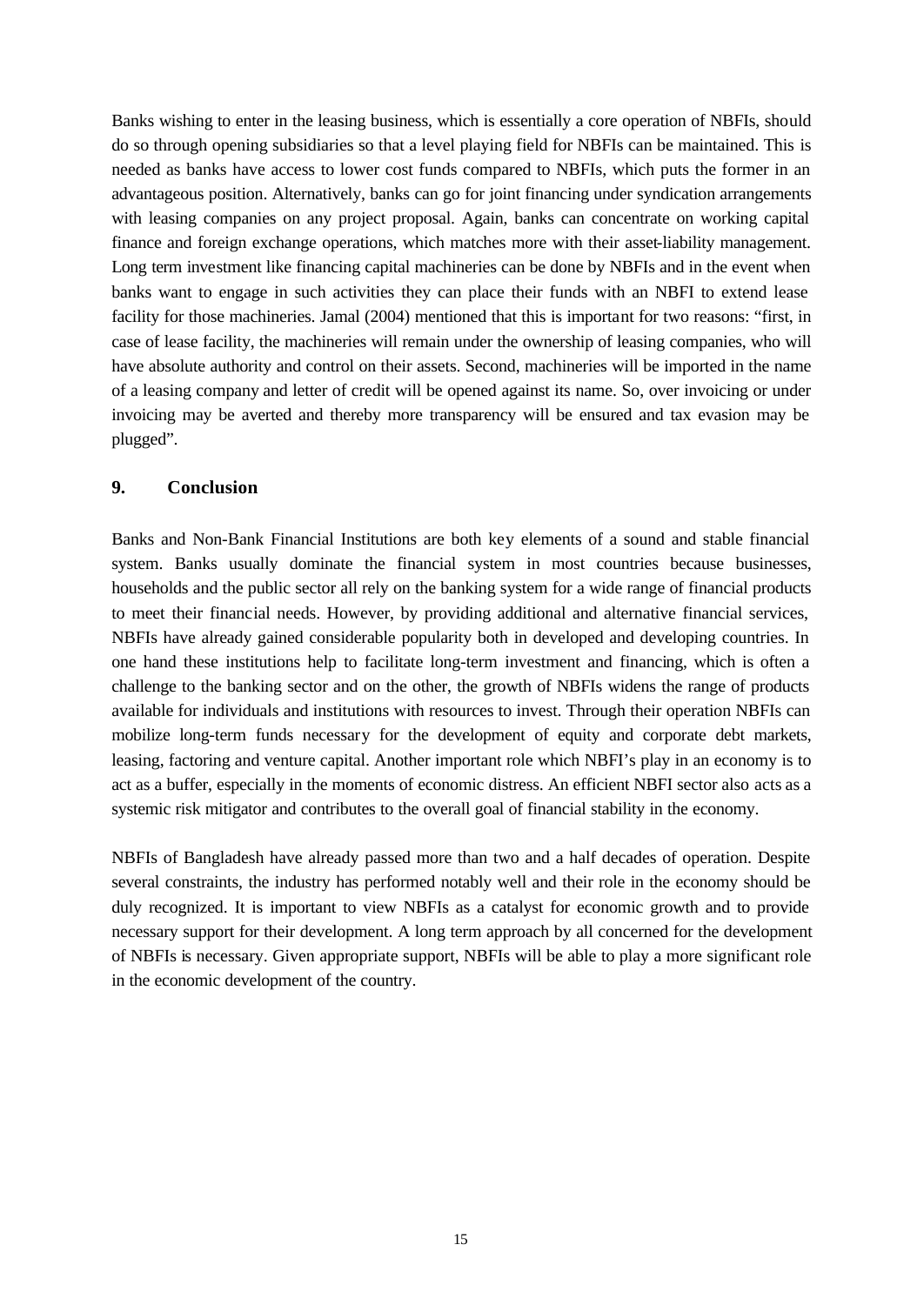#### *References*

Asian Leasing Association (1998), "Asian Leasing Convention", Dhaka, 1998

Bakker, M. R and Gross, A (2004), "Development of Non-bank Financial Institutions and Capital Markets in European Union Accession Countries", World Bank Working Paper No.28

Banerjee, P. K. and Mamun, A.A (2003), "Lease Financing in Bangladesh", BIBM Research Paper.

Bangladesh Bank, Annual Report (Various Issues)

Bangladesh Bank, Economic Trends (Various Issues)

Bangladesh Bank Quarterly (Various Issues)

Bangladesh Bank (2006), "Financial Sector Review", Vol.1, No.1, May, Policy Analysis Unit, Research Department.

Bangladesh Leasing and Finance Companies Association (BLFCA) Year Book (Various Issues)

Barai, M. K., Saha, S., and Mamun, A. A (1999), "Progress and Prospects of Non-Bank Financial Institutions in Bangladesh", Bank Parikrama, Vol. XXIV, No. 1

Chen Y.C. (2001), "Lease Financing in Taiwan", In Lisa Paul ed.: World Leasing Yearbook 2001, UK: Adrian Hornbrook.

Choudhury A. Q. (2001), "Leasing in Bangladesh – Problems and Prospects", The Daily Star, April 4, 2001.

Choudhury A. Q. (2005), "Spotlight on the NBFIs of Bangladesh", published in BLFCA Year Book 2005.

Goldsmith, R.W. (1969), *Financial Structure and Development*, Yale University Press, London.

Jamal, S.H. (2004), "Banking and Leasing Complementary to Each Other", published in BLFCA Year Book 2004.

IFC (1996), *Leasing in Emerging Markets*, Lessons of Experience Series 3.

Sannamat, M. A. H. (2004), "Merchant Banks of Bangladesh: Prospects and Problems", published in BLFCA Year Book 2004.

Sarker, M. (2004), "Managing a Non-Banking Financial Institutions – Some Issues of Concern", published in BLFCA Year Book 2004.

Khan, A.A. (2004), "Leasing in Bangladesh", published in BLFCA Year Book 2004.

Khan, A.A. (2005), "Product Options for Financial Institutions in Bangladesh", published in BLFCA Year Book 2005.